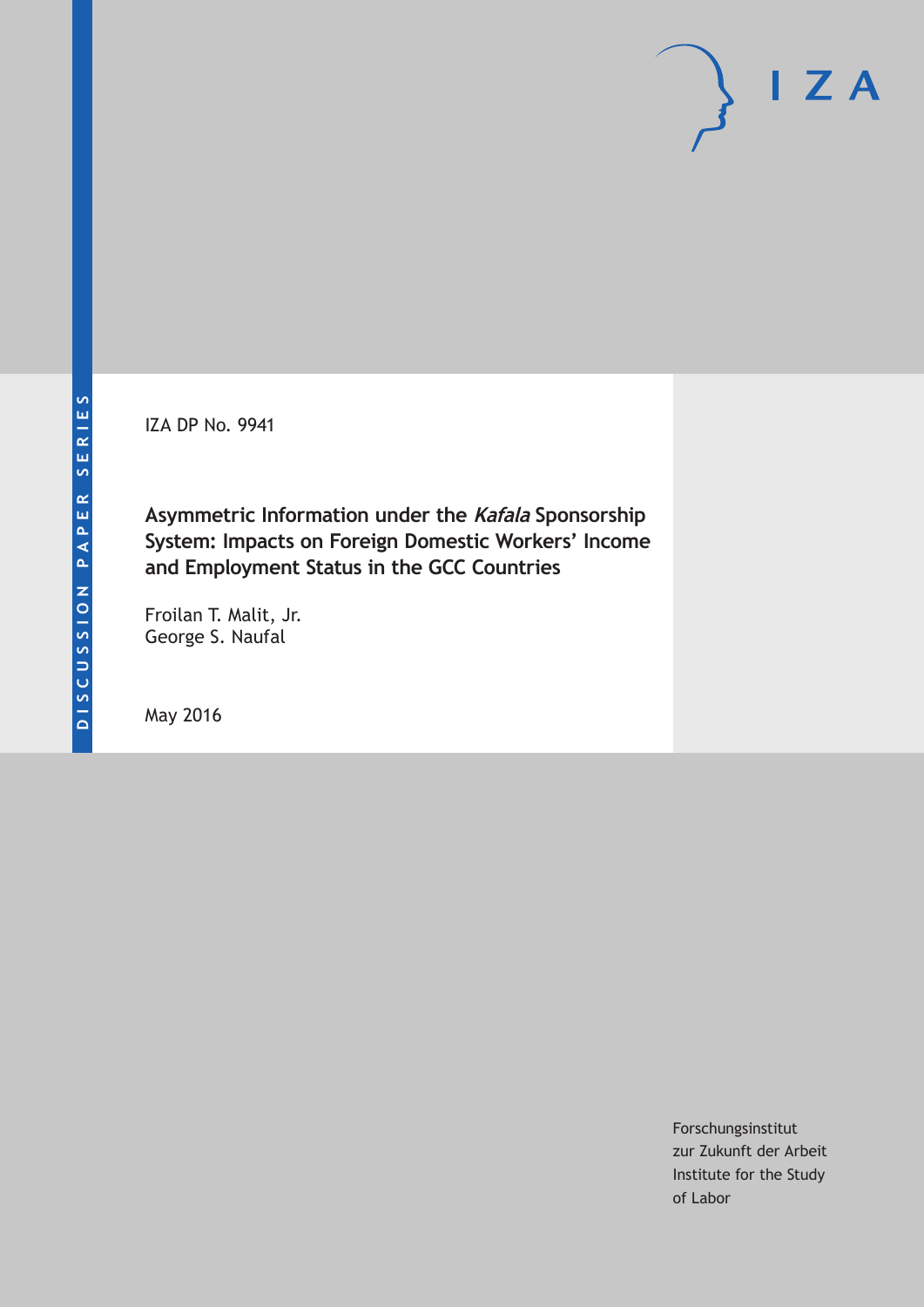# **Asymmetric Information under the** *Kafala* **Sponsorship System: Impacts on Foreign Domestic Workers' Income and Employment Status in the GCC Countries**

## **Froilan T. Malit, Jr.**

*CIPA, Cornell University* 

## **George S. Naufal**

*PPRI, Texas A&M University and IZA* 

## Discussion Paper No. 9941 May 2016

IZA

P.O. Box 7240 53072 Bonn Germany

Phone: +49-228-3894-0 Fax: +49-228-3894-180 E-mail: iza@iza.org

Any opinions expressed here are those of the author(s) and not those of IZA. Research published in this series may include views on policy, but the institute itself takes no institutional policy positions. The IZA research network is committed to the IZA Guiding Principles of Research Integrity.

The Institute for the Study of Labor (IZA) in Bonn is a local and virtual international research center and a place of communication between science, politics and business. IZA is an independent nonprofit organization supported by Deutsche Post Foundation. The center is associated with the University of Bonn and offers a stimulating research environment through its international network, workshops and conferences, data service, project support, research visits and doctoral program. IZA engages in (i) original and internationally competitive research in all fields of labor economics, (ii) development of policy concepts, and (iii) dissemination of research results and concepts to the interested public.

IZA Discussion Papers often represent preliminary work and are circulated to encourage discussion. Citation of such a paper should account for its provisional character. A revised version may be available directly from the author.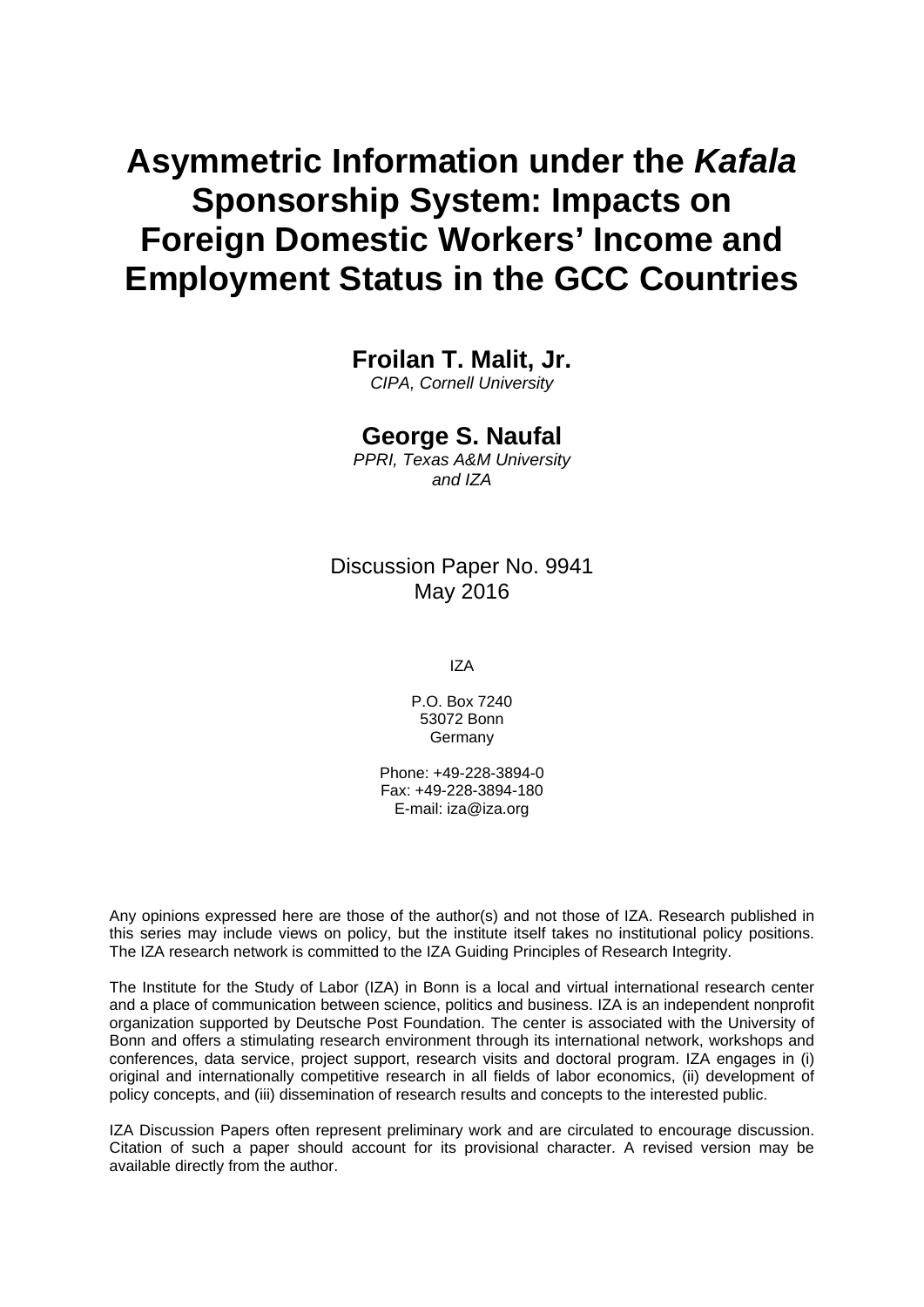IZA Discussion Paper No. 9941 May 2016

## **ABSTRACT**

## **Asymmetric Information under the** *Kafala* **Sponsorship System: Impacts on Foreign Domestic Workers' Income and Employment Status in the GCC Countries**

This paper examines the legal and policy implications of information asymmetry on foreign domestic workers employed under the Kafala sponsorship system in the Gulf Cooperation Council (GCC) countries. Drawing from ethnographic and field-based observations in large GCC migrant destinations – including Kuwait, Qatar, and the United Arab Emirates (UAE) – we investigate the information flows and market uncertainties between five key stakeholders: labor-receiving governments, labor-sending governments, recruitment agencies (subagents), sponsors (employers), and social networks. Several factors contribute to asymmetric information: the lack of bilateral labor agreements and government policy coordination, programs between and among government entities, the absence of labor law for domestic workers, and the *laissez faire* approach of the labor-receiving government. These sources of asymmetric information create serious market vulnerabilities for the domestic worker population, often resulting in loss of employment and early deportation. The concluding section further outlines policy implications and areas of methodological research on GCC migration.

JEL Classification: D82, F22, G14, N35, N45

Keywords: asymmetric information, migration, domestic worker, Middle East, Gulf Cooperation Council Countries

Corresponding author:

George S. Naufal Public Policy Research Institute Texas A&M University 4476 TAMU College Station, TX 77843 USA E-mail: gnaufal@ppri.tamu.edu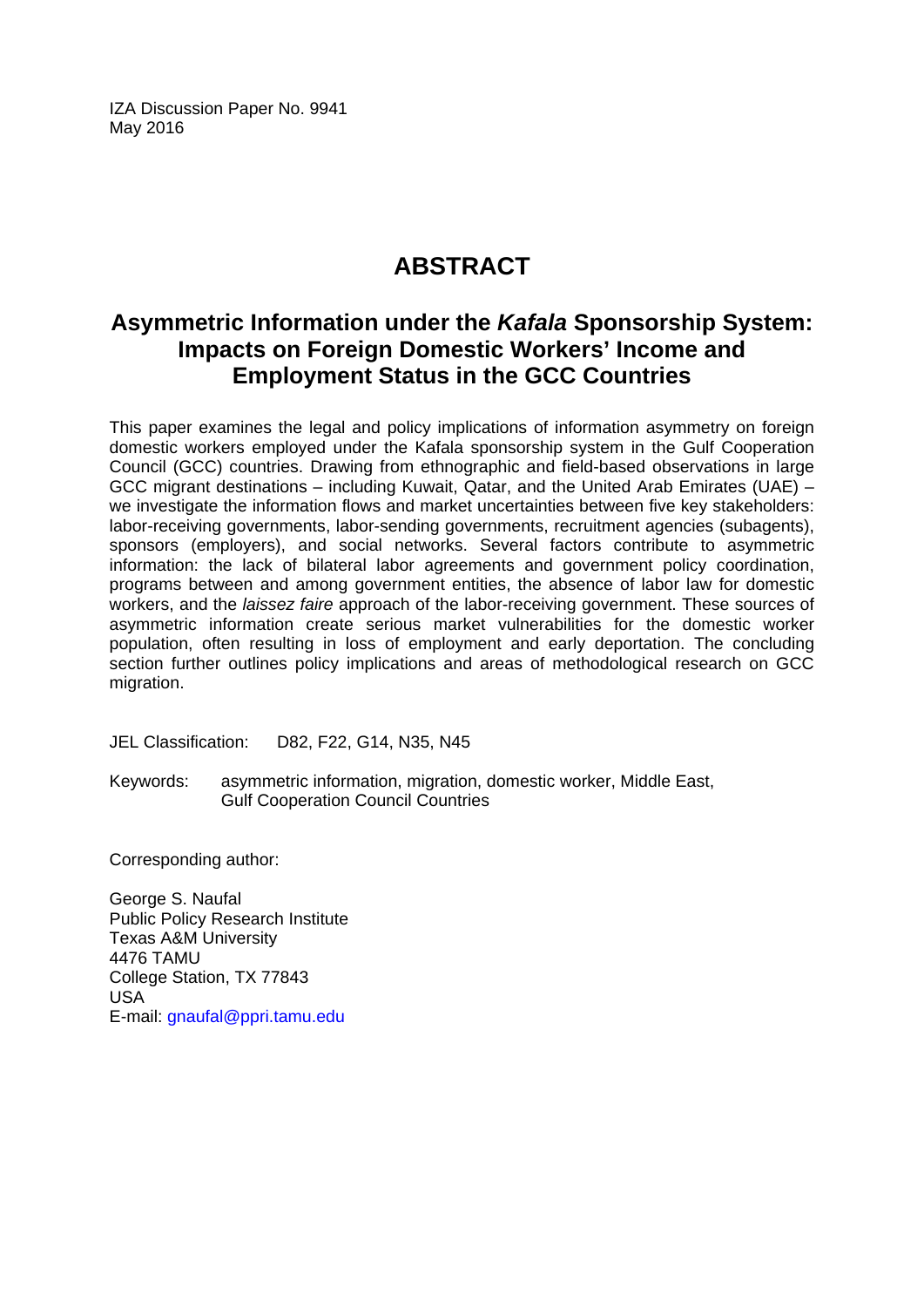## **Introduction**

1

"When I came to the UAE, I thought I would work as a beauty manicurist. But when I arrived here, my recruitment agency pushed me to work as a domestic worker. I did not have training, but I had to do it. I borrowed US \$2,000 in order to come to the UAE, and now I am in debt before I even start my job"— Martina, 28, a Filipina runaway domestic worker in Qatar<sup>1</sup>

"One of the main challenges we face is the lack of coordination between sending and receiving countries. There is lack of procedure for addressing domestic workers' rights. There is no labor law and this puts us in a tricky, unregulated labor market, where labor violations are high." – Sending-country official in Kuwait

In the GCC countries, domestic work migration is a critical policy discourse.<sup>2</sup> In 2010, 18 million out of 41 million constituted labor migrants, representing 40 percent of the GCC total population (Fargues and Shah, 2014). In particular, domestic workers represent more than 2.5 million of the foreign labor (almost 15 percent) from various countries, including the Philippines, Indonesia, Bangladesh, and Nepal, employed under the *Kafala* sponsorship system (International Labor Organization, 2012). International rights organizations heavily criticized the GCC countries' slow actions to regulate the domestic work sector and mitigate labor and employment violations.

Many GCC-based female domestic workers like Martina travel for financial reasons and often are motivated by origin and/or destination country factors, whereby a rational economic agent determines a migration decision based on a cost-benefit analysis (Massey et. al, 1993). The costs include the travel expenses and indirect non-monetary costs, while the benefits have monetary and non-monetary aspects. Both literatures on neoclassical and the new economics of migration suggest that the expected wage differential between the destination and home countries trigger migration. Unexpected shocks in the destination

<sup>&</sup>lt;sup>1</sup> The participants' actual names were altered to protect their confidentiality and anonymity.

<sup>&</sup>lt;sup>2</sup> Moors et al (2009) links the rapid growth in paid domestic labor to the feminization of international migration along with income inequality and family composition.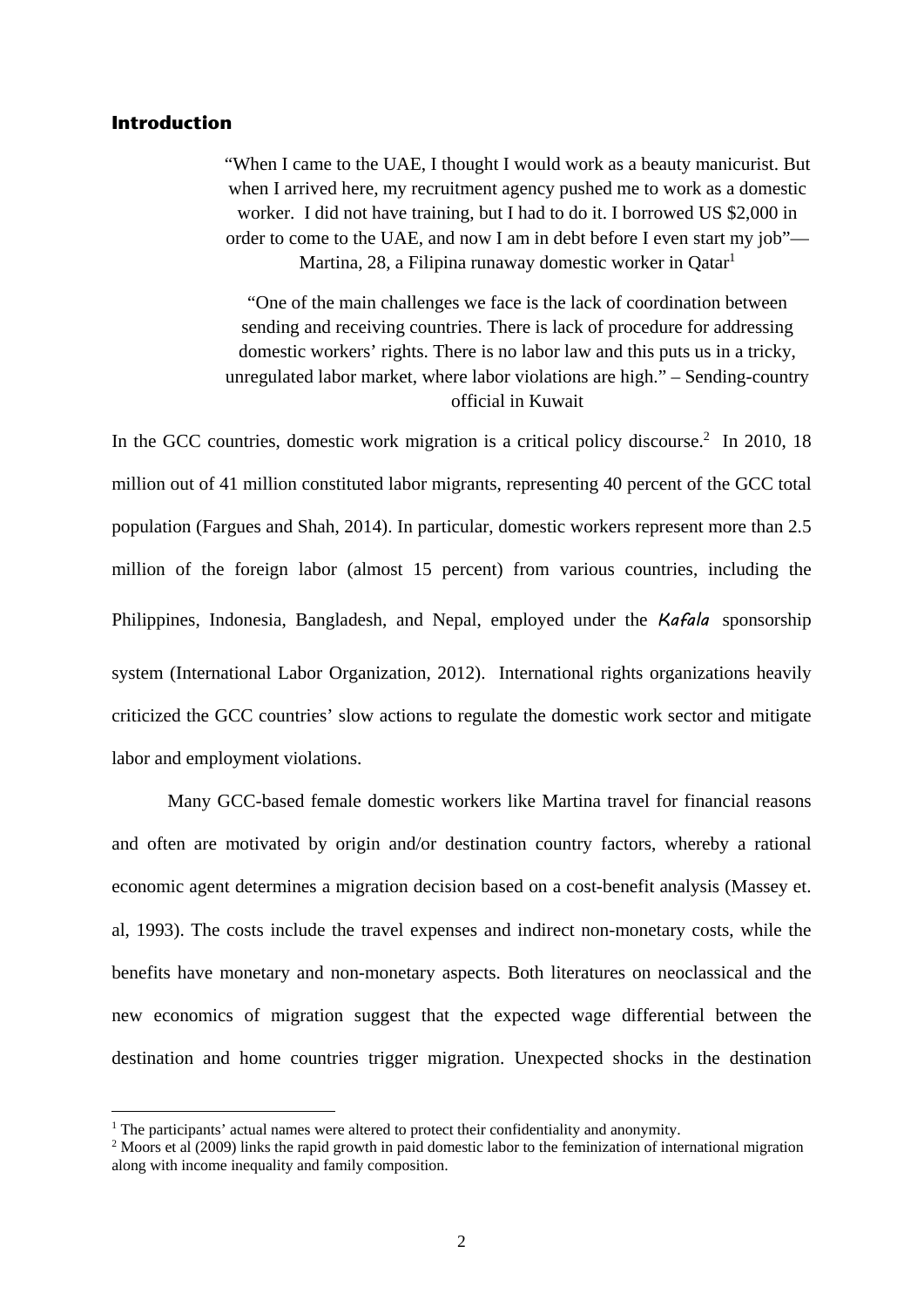country introduce risk factors that affect the expected wage and the migration experience. Shocks include macro-shocks, exogenous to the migrant, and micro-shocks, which are endogenous and directly linked to the migrant (i.e. committing a crime). Although macroshocks like bad economic conditions fall outside the migrant's capacity, their effects on labor migrants are direct and costly. Conversely, micro-shocks are related to the migrant. Both types of shocks can lead to loss of employment and of expected earnings. In the GCC countries' case, unexpected shocks to migrants are more costly because they include loss of income and employment leading to an early deportation to their home countries.<sup>3</sup> Unlike North America and European countries, the GCC countries have no path to permanent residency and citizenship for migrants, and therefore, the loss of employment inevitably impedes their right to stay.

This paper examines the role of asymmetric information under the GCC's Kafala system, focusing on Filipina domestic workers. A domestic worker is typically a female employee working in or for a household of the sponsor/employer.<sup>4</sup> To our knowledge, no studies have examined how and when asymmetric information generates economic microshocks and early repatriation of GCC-based runaway domestic workers. This is particularly important for the Gulf region because it accounts for more than 70 percent of all Filipina runaway domestic workers globally (Philippine Overseas Labor Office (POLO),  $2014$ <sup>5</sup> Selected cases from Kuwait, Qatar, and the UAE are examined, given the GCC countries growing demand for domestic workers, which addresses their manpower shortages in

<u>.</u>

<sup>&</sup>lt;sup>3</sup> Migrants have 30 days to find employment before exiting. In instances of criminal activity (in Kuwait, this could be as simple as a speeding ticket), repatriation is done by deportation, followed by a lifetime ban on the migrant. A ban on the migrant permanently shuts down the work destination and a lucrative source of income.

<sup>&</sup>lt;sup>4</sup> The Domestic Work Convention (2011) defines a domestic worker as an individual who performs in or for a household or households. It also means "any person engaged in domestic work and employment relationship." However, a person performs domestic work occasionally and not on an occupational basis is not considered an official domestic worker.

<sup>&</sup>lt;sup>5</sup> The MENA region accounts for more than 90 percent of Filipina runaway domestic workers in which the majority are in the Gulf region.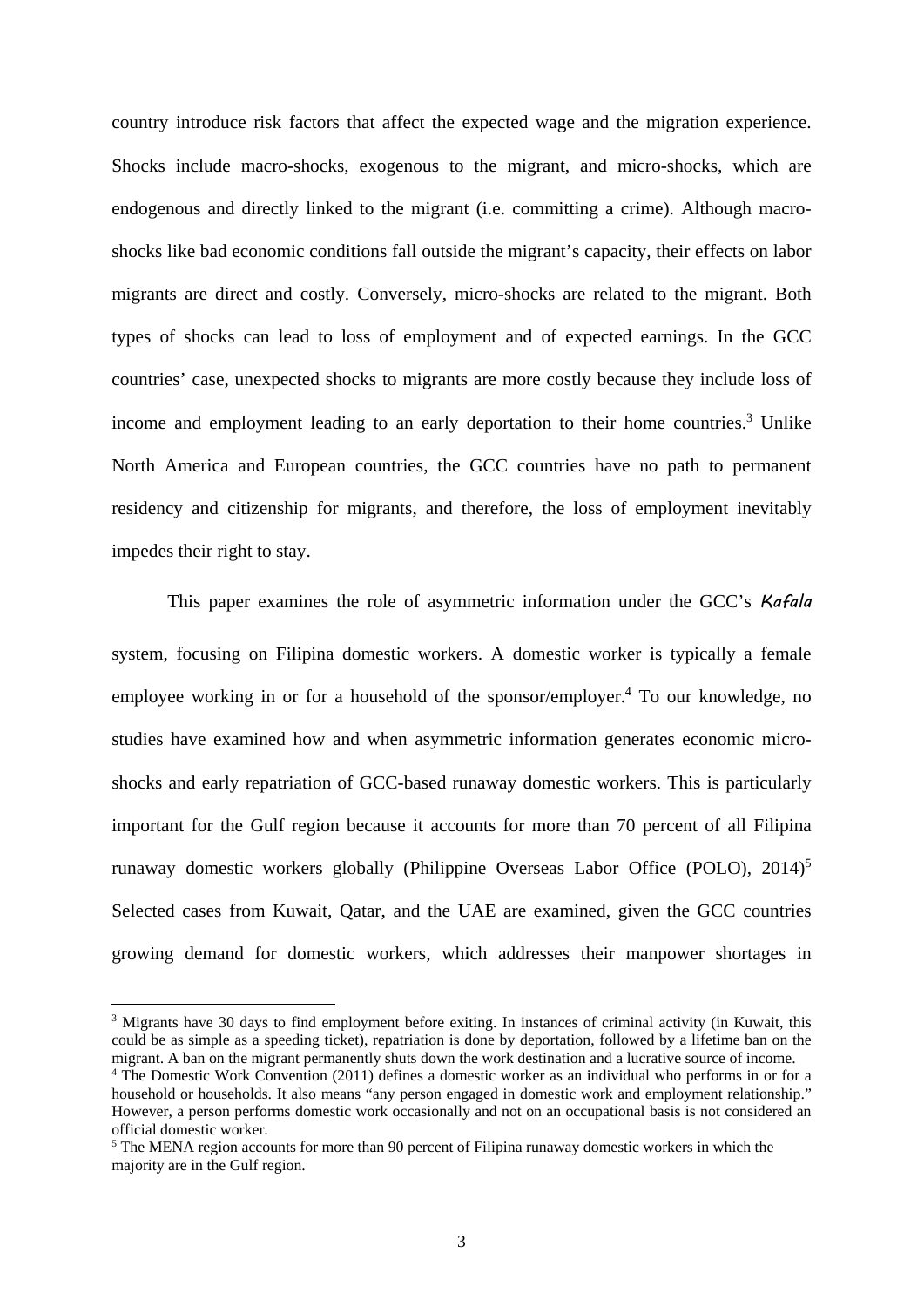households and hospitality sectors (Jureidini 2010, 2014). This paper is divided into four main sections. The first section reviews the literature on asymmetric information and labor migration. The second section examines the GCC-wide *Kafala* system and explains the asymmetric information's role in the domestic labor market. The third section analyzes factors that contribute to asymmetric information while the conclusion addresses policy implications.

#### **Literature Review**

Any situation in which the first party has more or better information than the second suggests the existence of asymmetric information. Under these circumstances, the market equilibrium is not optimal. The initial application of asymmetric information was developed in the usedcar market, but it has been widely studied since then (Akerlof, 1970). In particular, asymmetric information between employers (sponsors) and migrants has direct economic implications on the labor market. As Katz and Stark (1987: 718) acknowledges, the "most natural application of the asymmetry information lies where (at least initially) employers do not know the productivity level of individual employees." Asymmetric information can occur when market "information does not ordinarily flow across them or does not flow costlessly and freely" within the labor market. While some literature has examined the effect of asymmetric information on international migration (Katz and Stark 1984, 1987) and consequences on transnational households and remittances (Chen, 2006; Ashraf, 2011; Seshan, 2012; Ambler, 2012), no studies have analyzed the impact of asymmetric information on migrants' income and employment status within the host-country labor market.

Asymmetric information poses unintended direct costs and risks before and after the migration process. It becomes more prevalent when labor mobility between sending and receiving countries is considered in conjunction with their languages, systems, institutions,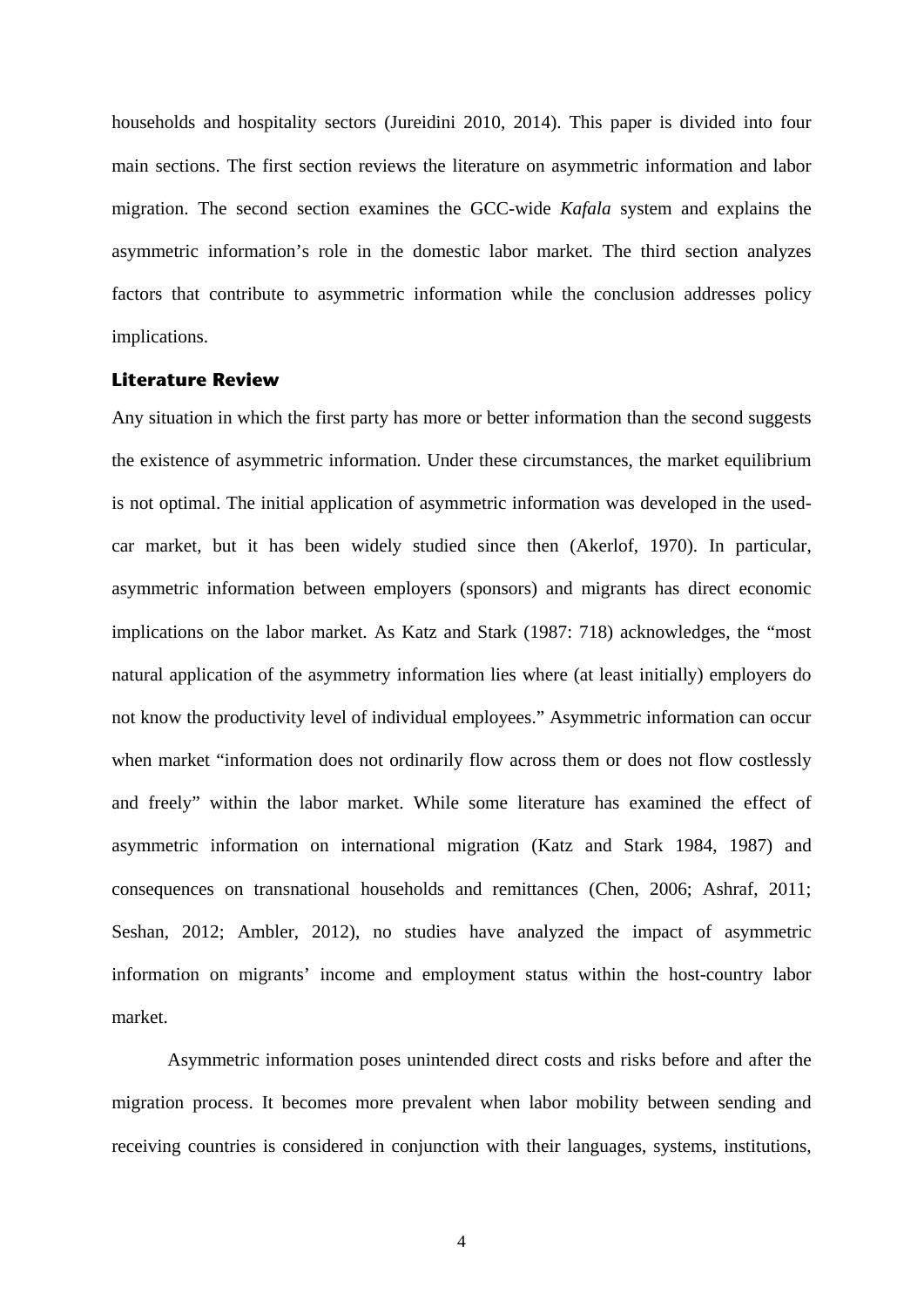and cultures (Kar, 2009). For instance, Nepali government found that Nepalese workers pay US \$1,200 to secure job placement in Qatar, despite the Qatari government's prohibition of unauthorized recruitment fees (International Organization for Migration, 2011). The lack of public awareness, exacerbated by the unequal information flows, incurs income shocks for migrants. Agunias (2012) added that although Filipino migrants are often aware of the migration risks involved (paying around 10-30% of their monthly salary for the first threemonths to the recruitment agency) they fail to problematize recruitment agencies' unauthorized placement fee policies, including those of their subagents and brokers. In contrast, many Filipino workers, largely unaware that these placement fees are illegal, find this practice "acceptable". Amongst all migrant workers, domestic workers were more likely to find the policies acceptable. In fact, even though placement and recruitment fees are illegal in the Philippines, domestic workers continue paying to secure employment and avoid delays in their foreign employment placement. The Filipino domestic workers' case is an interesting study because it not only shifts the financial burden/costs to migrants, but also poses negative effects on their earnings (and remitting power) and their host-country employment status.

Other studies emphasize the risks perpetuated by recruitment agencies in creating uneven information flows in the labor market. One example of this inequity is the recruitment agencies' contract substitution practices. This contributes to serious income shocks on migrant's earnings, often resulting in employment withdrawal. Battistella and Asis (2009) found that legal and illegal recruitment agencies in sending and receiving countries often practice 'contract substitution' to circumvent government regulations, frequently falsifying market information (i.e. wages, working conditions, employer's background) to lure potential migrants to move. These findings indicate that migrants are tempted by high-compensation packages stipulated within the government-mandated contracts before pre-departure, which become invalid in the host-country after the costly move (Agunias 2010). The agents' labor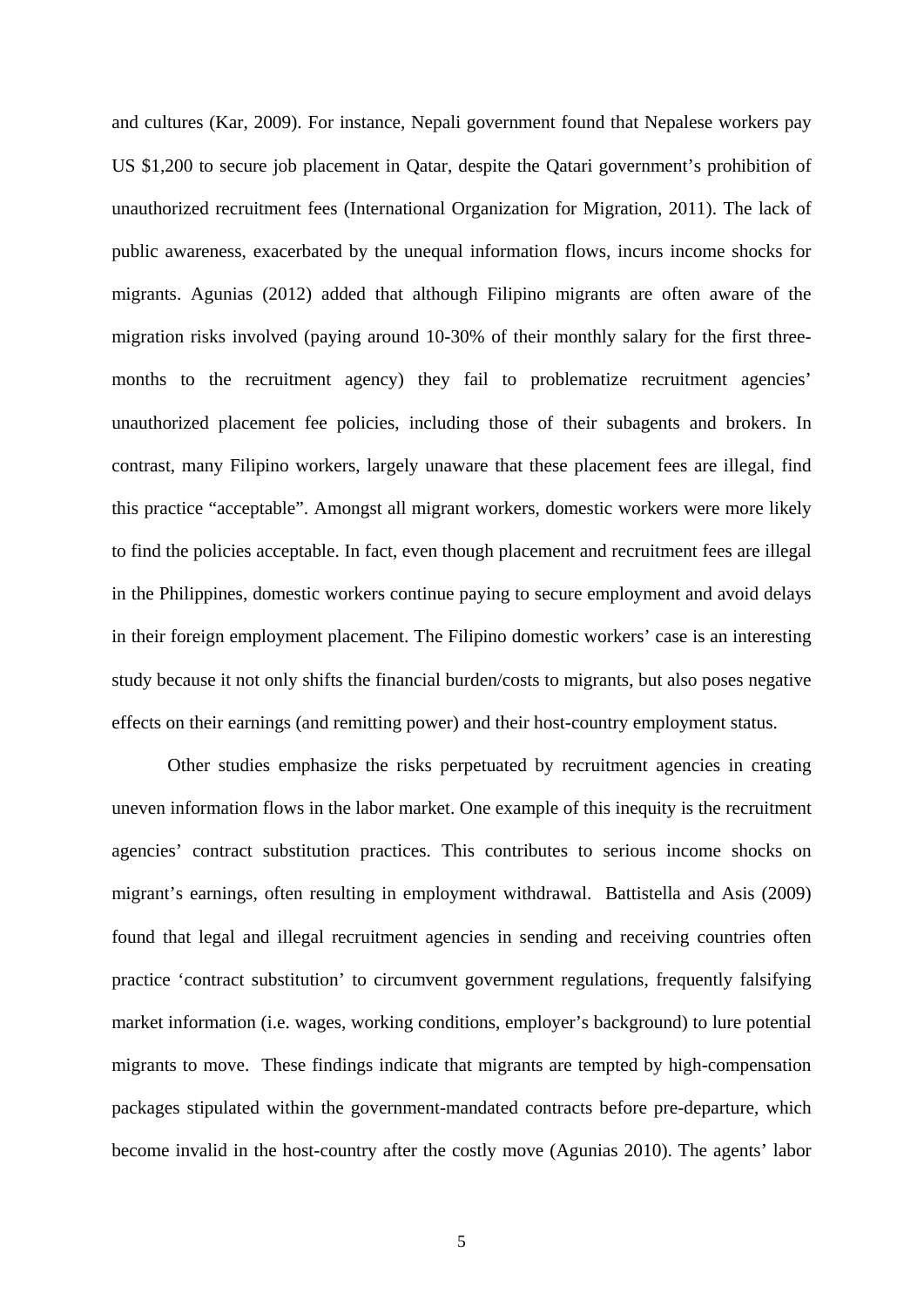exploitations in both origin and destination countries tend to increase recruitment costs and often shift to "the weakest chain in the link: the migrant worker" (Ibid) While some recruitment agents notify the workers about their real wages in the host country, our findings reveal that most workers' contracts have been substituted and contained falsified information. This uneven information flows both creates negative income shocks for migrants and reinforces market vulnerabilities.

In addition to economic hardships, asymmetric information produces legal market vulnerabilities that transfers economic costs onto migrants in the host country. Shuck (2007) emphasizes that "law defines individuals' rights to property and economic activity […] and the content and configuration of these extra-immigration rights help to structure the set of opportunities that people can exploit." Halabi (2008) finds that migrants face market disadvantage due to the mismatch between their knowledge of migrant-related rights and their recruitment agencies. Migrants' dependency on the Kafala system and their employer produce large power disparities between them which the sponsor has full autonomy to exercise control. *Kafala* sponsors control workers' mobility and legal status by facilitating the required immigration visa, residency permits (and renewals), and other documentations via labor and interior ministries, where Arabic is mainly spoken. The power imbalance in the household of employment, combined with workers' dependency on their sponsors, impacts the domestic workers' host-country employment security, income, and residency.

Due to these economic and legal challenges, scholars have examined migrants' coping mechanisms. Chris (2007) notes that, despite the Philippine government-required information campaigns in the origin and destination countries, many Filipino migrants fail to utilize these sources (despite paying a nominal cost), placing them at a market disadvantage. Oftentimes, Filipino migrants utilize informal social networks via friends and family members to accumulate information on employment laws. Unfortunately, this information is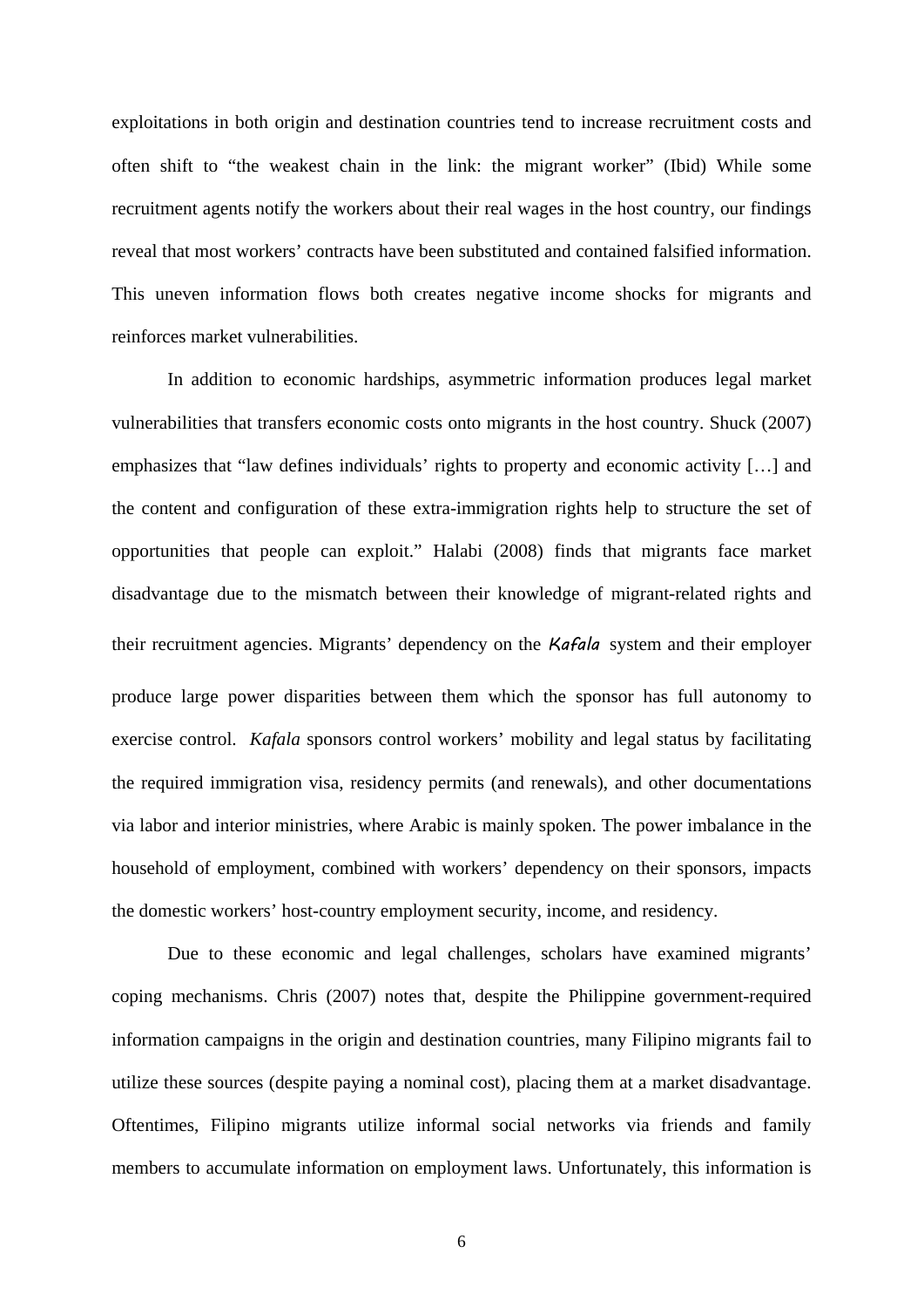commonly the result of other migrants' real-life experiences, frequently with a negative outcome, and may not apply to others.

To explore the linkages between asymmetric information and economic shocks, semistructured interviews with domestic workers, government officials, and recruitment agencies were employed. Direct participation in official meetings and conferences were integrated to validate factors that produce asymmetric information under the GCC's Kafala system. Three data collection phases were executed - Phase I (June – August 2012), Phase II (November – January 2013), and Phase III (April – May 2014) – in Kuwait, Qatar and the UAE. Approximately 60 domestic workers and 10 officials were interviewed. At least 75% of domestic workers had a high-school education, while only 5% reported a college education. The average age was 29, and 82% of the domestic workers had at least one child. The demographic background, labor market experiences, and legal issues in the destination country were also qualitatively captured. The next section discusses the *Kafala* system and domestic work regulations.

## **The GCC's** Kafala **Sponsorship System and Domestic Work Regulations**

The Kafala system is a government policy used to organize and control GCC-based migrant population. Kafala requires all migrants to have an official local sponsor responsible for their immigration visa and residency status in the country (Gardner 2010). It is tied to the domestic work regulations, whereby governments govern domestic work policies. Under the standardized contract agreement, domestic workers are required to work for two-years and are put on a three-month probation period with their employer. Within the probation period, workers can be returned to the agency at no cost to the employer (if the prospective employer is not satisfied of the worker's performance or simply due to preferences) and can become a re-hire by other employers to mitigate the agency's transportation and other immigration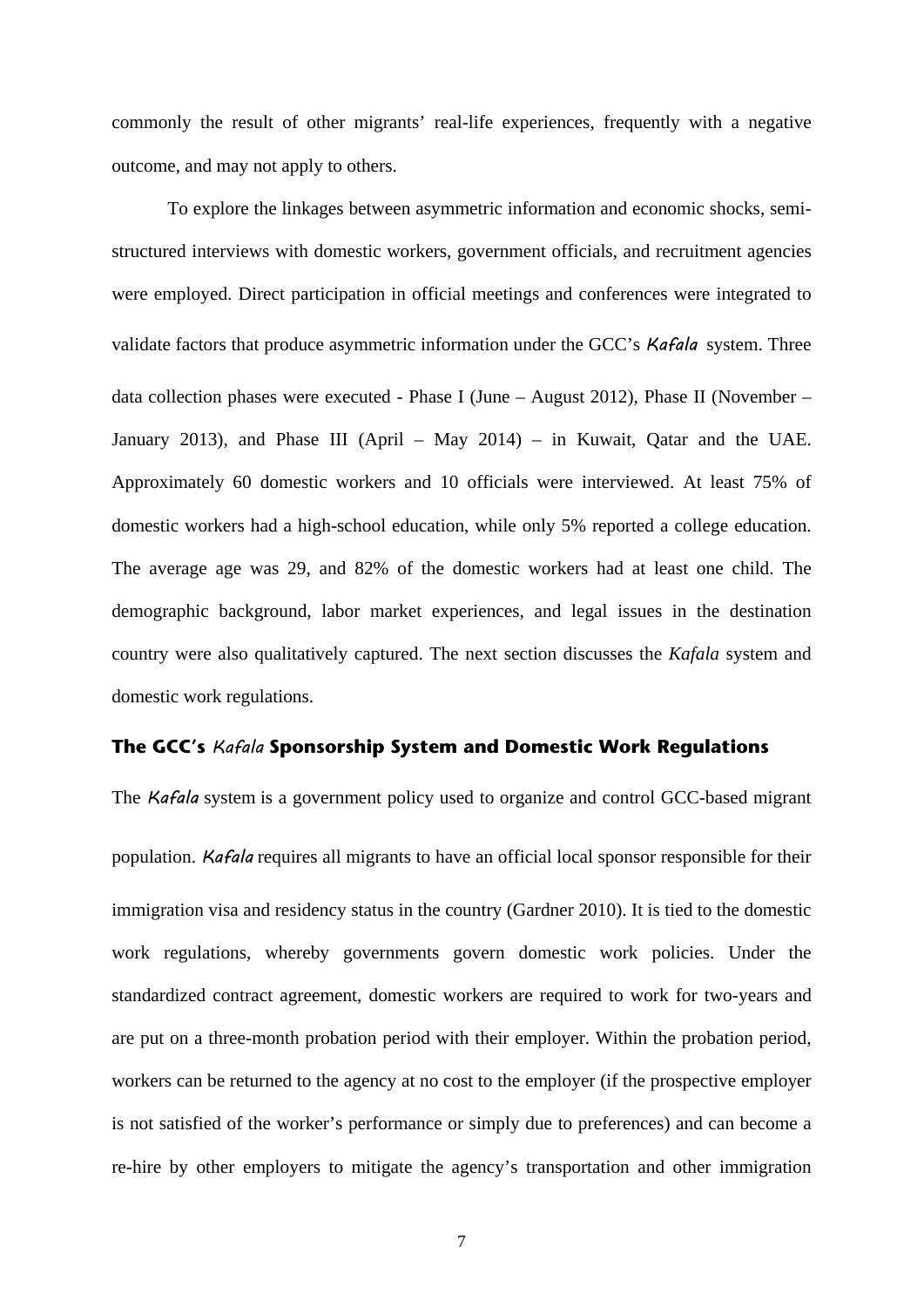costs. Outside the probationary period, domestic workers are referred to the sending country's embassy, if certain labor disputes arise. The employer will not be able to receive any reimbursement due to the probationary period's expiration.

Conversely, a worker has the legal right to terminate the contract within the probationary period; however, if workers have financed their migration costs using loans, this would significantly influence their decision to leave an employer. This short-term probationary period poses economic issues between parties, often creating moral hazard. One Filipino official, Rodrigo notes: "…employers and recruitment agencies want to control costs so they seek reimbursement from domestic workers, or deduct from their salary in order to protect themselves [...]." The probationary period constrains domestic workers to access information (i.e. webs, social interaction), given the common "no-day off policy" within private households. Therefore, the probation's short-term, along with domestic workers' limited access to the outside world, disrupts their access to the information flows (Jureidini 2014). This condition generates morally hazardous behavior by both the recruiting agency and the sponsor (employer), despite government efforts to provide migrant awareness campaigns. The next section examines the information asymmetry's sources within the *Kafala* system.

## **Triggers of Asymmetric Information under the GCC's** Kafala **System**

#### *Factors Contributing to Asymmetric Information*

1

Asymmetry of information plays a critical role in shaping the migration experience of foreign domestic workers in the region. Three factors below influence the existing unequal power relations between the labor-sending and receiving countries in the Gulf region.<sup>6</sup> Fernandez

<sup>&</sup>lt;sup>6</sup> Models with unequal power relations can lead to similar outcomes. Workers' ignorance or lack of accessibility to information on immigration rules and procedures (including legal rights, local labor laws, existing support systems, etc...), creates an environment of information asymmetry that enhances the existing power disparity. This environment also magnifies the impacts of migrants' decision on their income and employment status in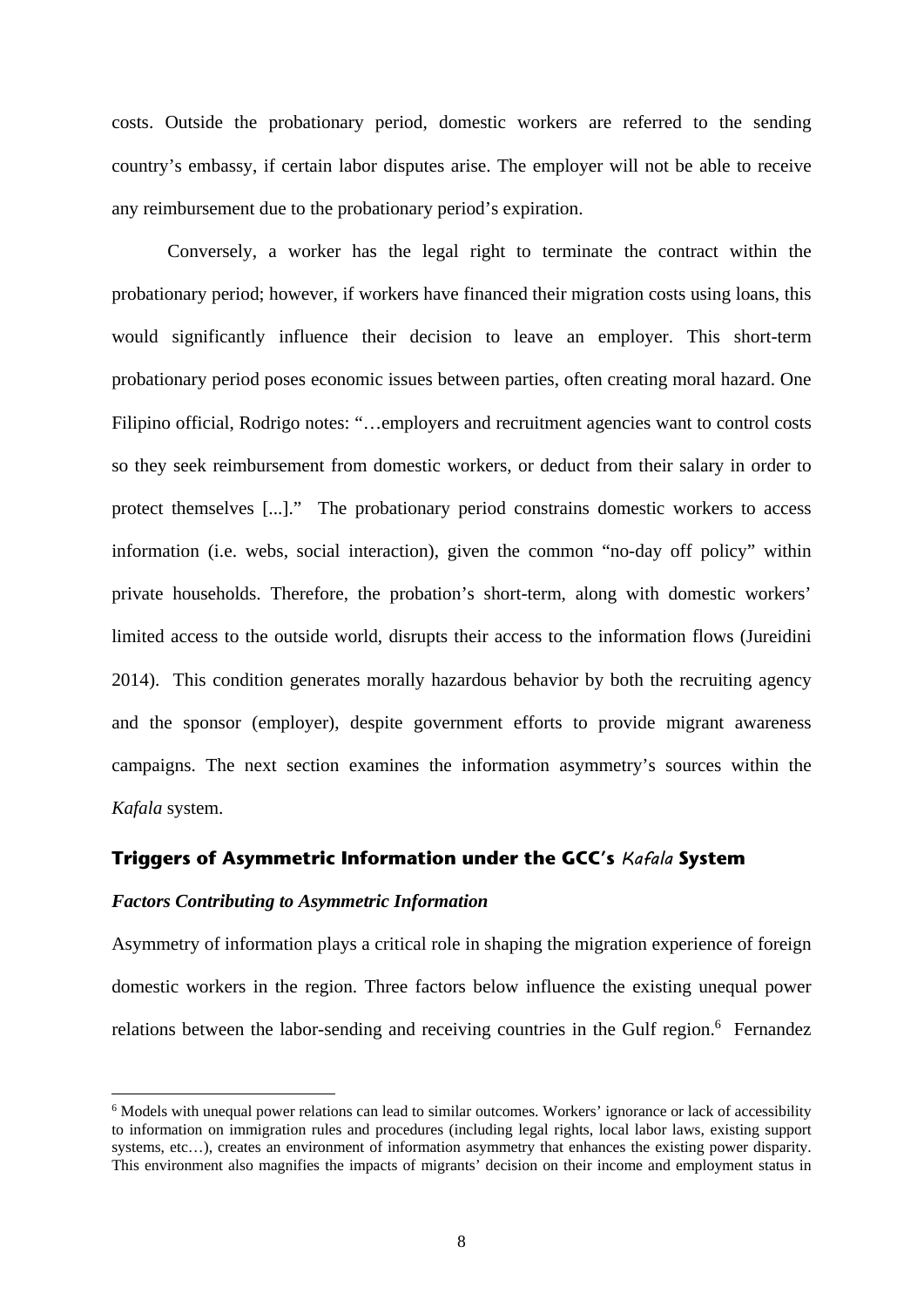(2014) argues that the prevailing power asymmetry between the "poor sending countries and the rich receiving countries further weakens sending countries' ability to take action to protect their citizens." Thus, the labor-sending countries' limited legal and administrative capacities to protect migrants, combined with the labor-receiving's embedded autonomy to exclude domestic workers from the law, undermine their bilateral labor cooperation and constrain the possibility addressing asymmetric information.

#### *Lack of bilateral agreement between countries*

Bilateral agreements can play a critical role in mitigating the effects of asymmetric information. Go (2005) argues that bilateral agreements set the parameters to determine the quotas, rights, and welfare of migrants between origin and destination countries. However, some destination countries often avoid entering into an agreement with sending countries due to perceived fear of political intrusion on their policymaking. One Filipino official, Patricia asserts, "Bilateral labor agreements are relevant, yet some GCC countries have been reluctant so far to enter into an agreement.<sup>7</sup> These instruments can set a 'guiding framework' on how to address labor rights related issues, or regulate recruitment agencies' malpractices in the long-run." However, one could argue that the GCC countries have no incentives to engage in bilateral talks with labor sending countries because of their immense bargaining power justified through their near infinite supply of (low-cost) labor from neighboring Arab, South Asian, and even from Western countries. The lack of bilateral agreement has developed divergent and often incoherent policies for domestic workers, which has empowered recruitment agencies to influence the dissemination of information in the labor market.

the Gulf. While the factors defining power differences would remain, closing the information asymmetry can help minimize the power gap and avoid costly, and often permanent, negative outcomes on immigrants.

<sup>&</sup>lt;sup>7</sup> Fernandez (2014) argues that the like many countries, GCC countries are reluctant to implement international treaties on domestic workers. Only 22 states (mostly sending-countries) ratified the ILO C189 or the UN Convention on the protection of all migrant workers and members of their families.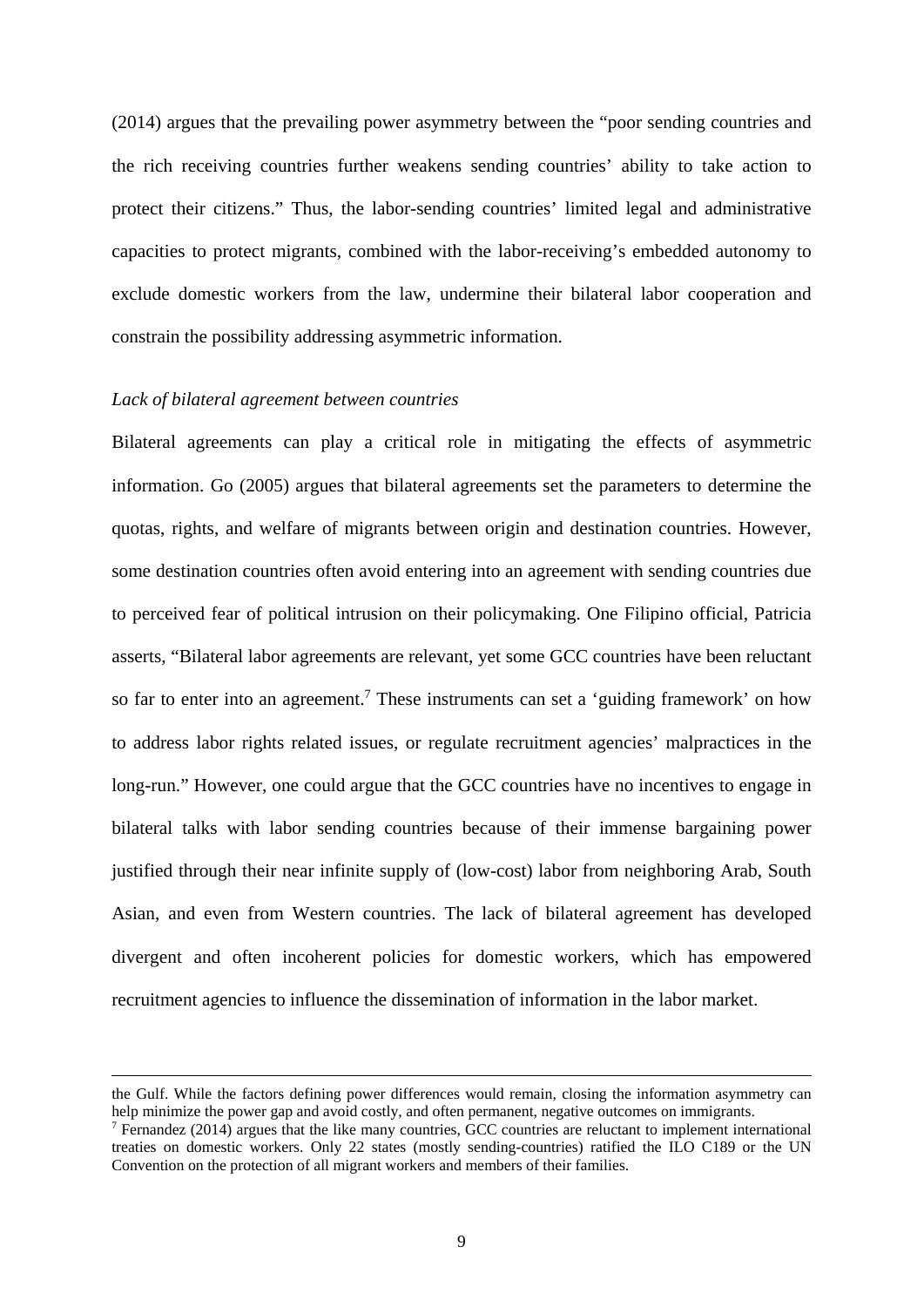#### *Lack of national labor laws*

Under all GCC labor laws, domestic workers are excluded from accessing government services, including official mediation, or conciliation within relevant ministries (Malit and Ghafoor, 2014). Although domestic workers have a standard employment contract stipulating their wages, working conditions—they have limited or no protective mechanisms that could protect them from agencies. One Filipino official, Carlos notes, "Standard employment contracts are legally difficult to enforce because no permanent law exists. Therefore, employers and, to an extent, domestic workers can violate this labor contract without equal protection." The lack of legal protection appears to contribute to asymmetric information because the unregulated nature of the industry (i.e. lack of monitoring of agencies' malpractices and receiving countries' limited labor inspectors) provides a favorable legal environment for recruitment agencies to violate both the standardized labor contract and destination-country labor laws.

#### *Limited coordination between states*

1

The limited coordination between origin and destination countries further contributes to a weak legal framework of the GCC domestic-work industry. One GCC labor official, Ahmed noted, "There is a weak cooperation between sending and receiving countries, but it is the responsibility of the sending countries to verify, regulate, and monitor domestic workers who come into this region. They need to be trained about our culture and laws to address labor issues." This concern reflects the incoherent regulatory framework of both origin and destination countries and their limited efforts to eradicate the existing differences in information.8

<sup>8</sup> Similarly, Fernandez (2013) studies the effects of the failure to regulate intermediaries of migration on employment of Ethiopian domestic workers in the Middle East.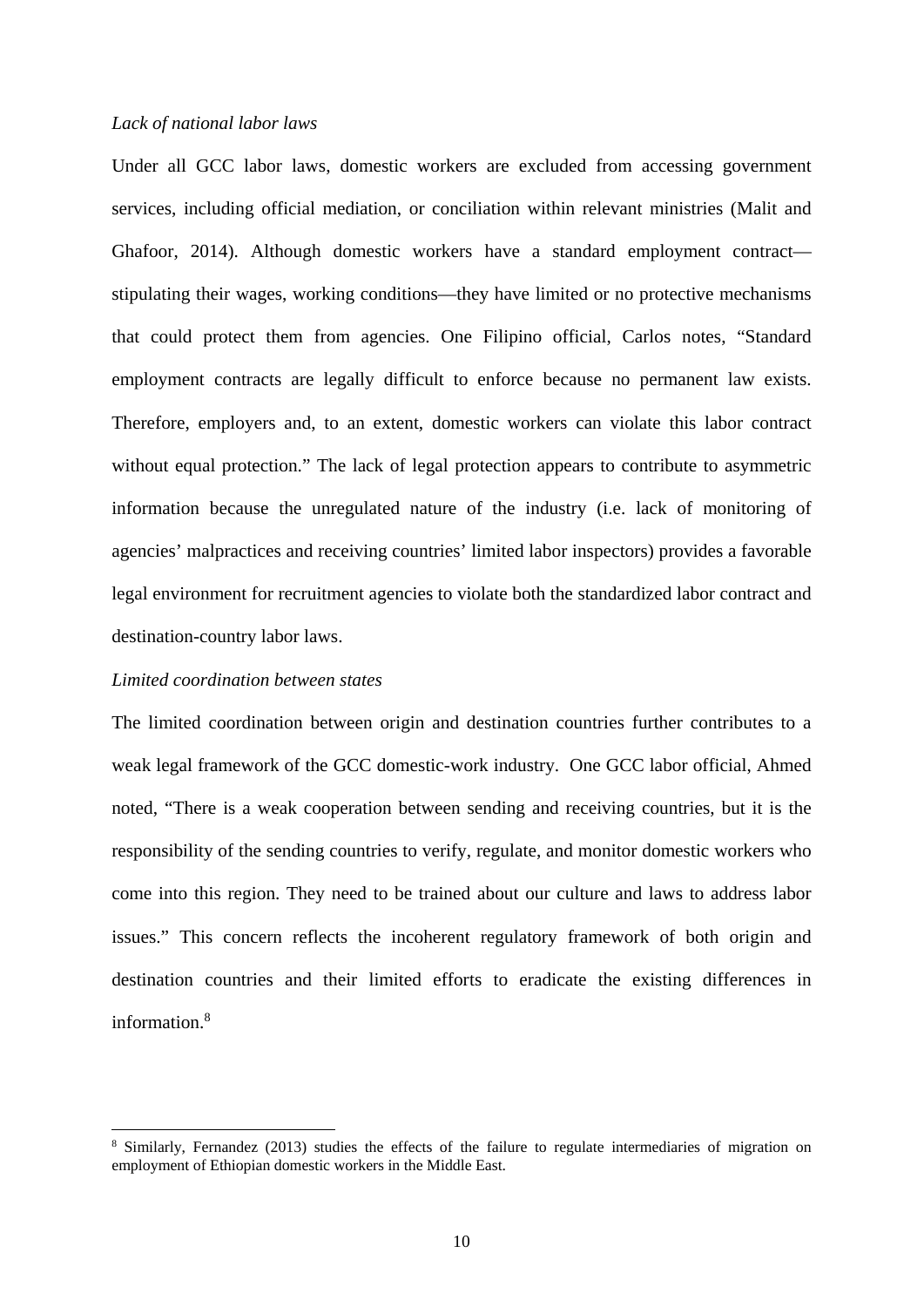The limited public awareness is also imperative to understand the asymmetric information's existence in the GCC. Although the Philippines offers pre-departure orientation services (PDOS) and post-arrival orientation services (PAOS) to educate domestic workers about the destination country, workers often do not utilize existing destination countries' laws and information, and only visit the embassies if they face labor disputes, or renew their passports or travel documents. If not permitted to leave outside the house without employer's consent, domestic workers may be penalized for an absconding case ("runaway"), limiting their capacity to access embassy information. Similarly to the PDOS, the Philippines offers PAOS at the destination countries to educate migrants about their legal rights. However, these services seem ineffective at closing the information gap. In fact, drawing from a 303 survey on Qatar-based runaway domestic workers between 2013 and 2014, more than 70% of Filipina domestic workers did not participate in the PAOS (Naufal and Malit 2016). While the orientation services are important mechanisms to offer legal information, few recruitment agencies offer these provisions for its workers. Destination-based recruitment agencies directly transport domestic workers to their employers instead of giving them a PAOS by the Philippines embassy in the destination country. The inadequate implementation of key government mechanisms to ameliorate the flow and availability of information enable recruitment agencies to influence the legal information flows.

We now focus on key actors in the *Kafala* system that shapes the quality, quantity and distribution of information to the domestic worker. We identify five main players: the recruitment agency (both sending/receiving countries), sponsor/employer, the origin and destination countries' governments, and social networks. We further examine how asymmetric information in the unregulated nature of domestic work sectors in the GCC generates micro-economic shocks to the migrant.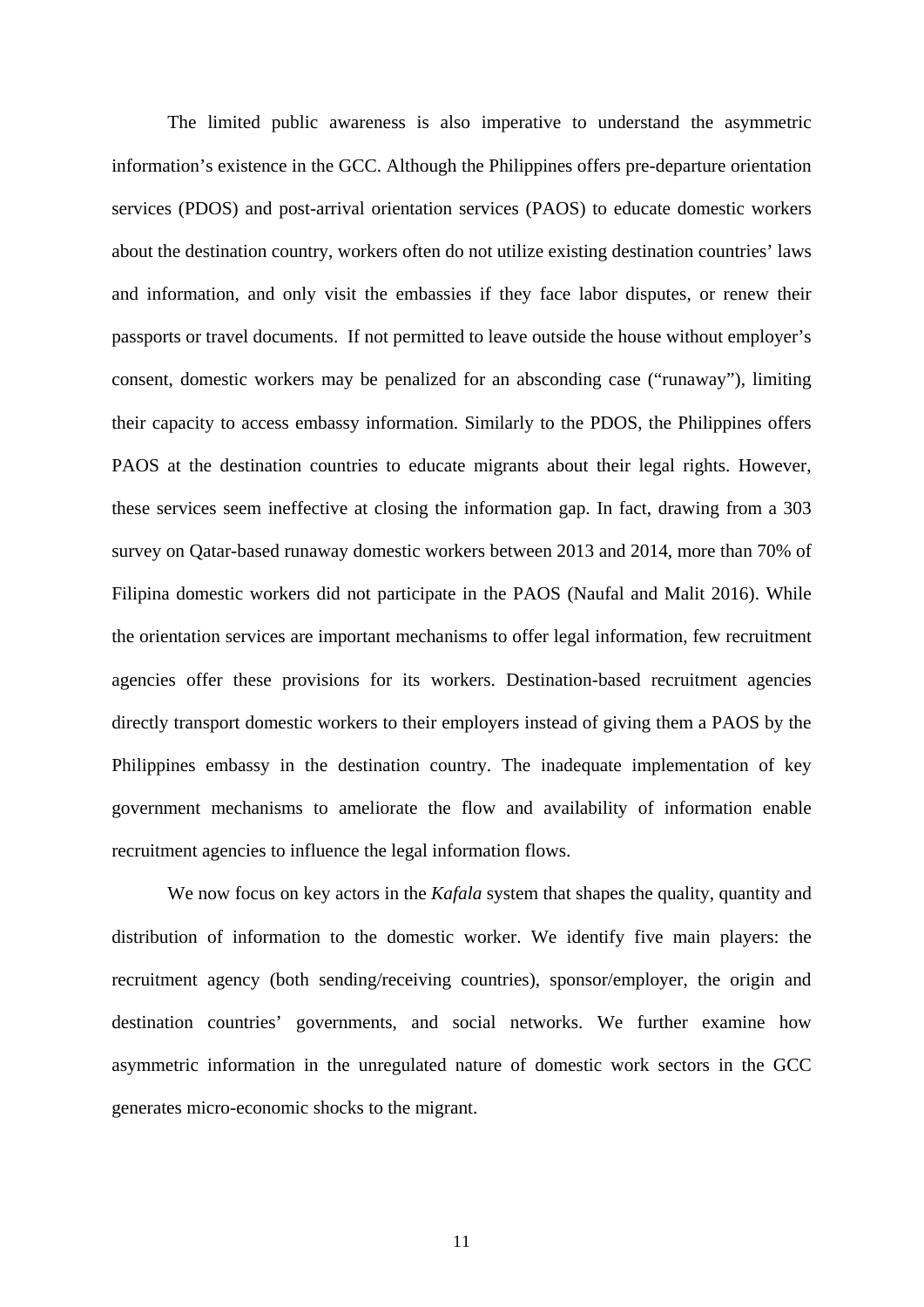#### *Key Information Actors in the Kafala System*

#### *Agency*

Recruitment agencies (including brokers and agents) in both sending and receiving countries shape information flows between labor markets. Under the Philippine Labor Code's Article 25, 'private recruitment agencies' are referred to "any individual, partnership, corporation or entity engaged in the recruitment and placement of persons for employment" (Department of Labor and Employment, 2013). Recruitment agencies are not only governed under the Philippines labor laws but also centrally affect the domestic workers' lives in the labor market. Agunias (2012) acknowledges:

> In the fierce competition to capture the coveted Middle East labor market, private recruitment agencies fulfill an important role – that of bridging the gap between employers or sponsors and prospective migrants. They recruit and guide migrants through the shoals of immigration policies and the difficulties of transit, match employers with workers and provide information about living and working conditions in distant locations.

Yet recruitment agencies are often associated with malpractices that can place the worker in a vulnerable position. As Abella (2004) contends, "the fee is not determined by the financial value of the good procured but by the demand itself… What the recruiter gets is not a fee for the recruiter's service but a 'bribe' to the job he or she offers." One Kuwait-based domestic Conny, highlighted, "I paid US \$700 to get this job. I saved and sold our lands so I can come here. I thought I would be able to save here and help my family. I was wrong. I have a lot of debts now, but I don't know how to pay them when I go back home." This sum of money (including unauthorized placement fees) is not part of the process but instead is imposed by recruiting agencies, which put a heavy financial burden on migrant domestic workers (see Jureidini 2014). Prospective migrants are often unaware that these illegal practices should not affect their labor market prospect. Despite the government's strict regulations on unauthorized placement fees, private recruitment agencies have continued to use their control over domestic workers, exercising direct threats to their status (i.e. deportation, salary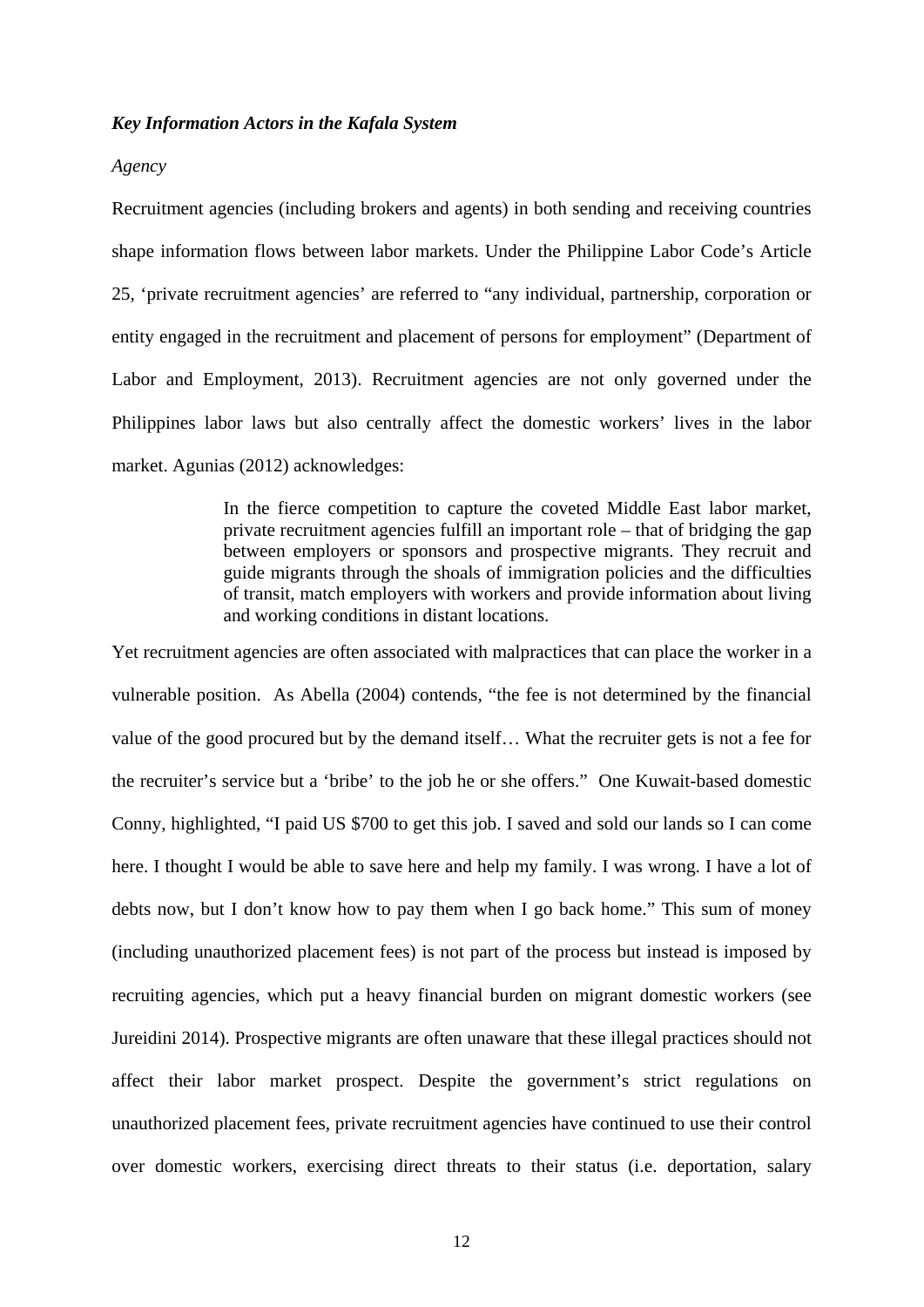deductions) or their families. One UAE-based domestic worker, Maria, acknowledged: "Our recruitment agency told us that we have no choice because, if we return to our country, we need to pay them US \$4000 for the expenses paid by the employer." To enforce restrictive control, the labor recruiter locked the domestic workers and, rehired them locally without government permission to recoup their previous recruitment costs. This example of forced labor forces domestic workers to remain in their employment, despite their employer's or agency's contract violations.

In addition, recruitment agencies control the availability of information and fail to enforce labor standards. Agunias (2012) acknowledges "the onus for regulating the employer-employee relationship falls to recruitment agencies, which unfortunately are often ill equipped to effectively enforce labor standards". As Jenny, a Qatar-based domestic worker, noted: "I was offered \$400 here, so I took this job. When I was in Manila, I worked in a factory job, making \$220 a month, and since I have 4 children, I thought this would help me a lot. But when I moved to Qatar, the agency told me not to even dare to ask for \$400 because the average is only \$250. I was upset but I cannot go back anymore." Despite the explicit labor violation, the recruitment agency failed to enforce the standard payment of \$400 that is stipulated within the employment contract.<sup>9</sup> Instead, the recruitment agency knowingly encouraged the migrant to work for only \$200. In this specific instance, the migrant's earnings in the destination country were even lower than they were at the sending country. Thus, recruitment agencies perpetuate information asymmetry and lack the will to enforce labor standards for domestic workers.

*Sponsor* 

 $9$ In 2006, the Philippines government passed a minimum wage of \$400 for Filipina domestics in all laborreceiving countries, including the GCC countries (the POEA 2007).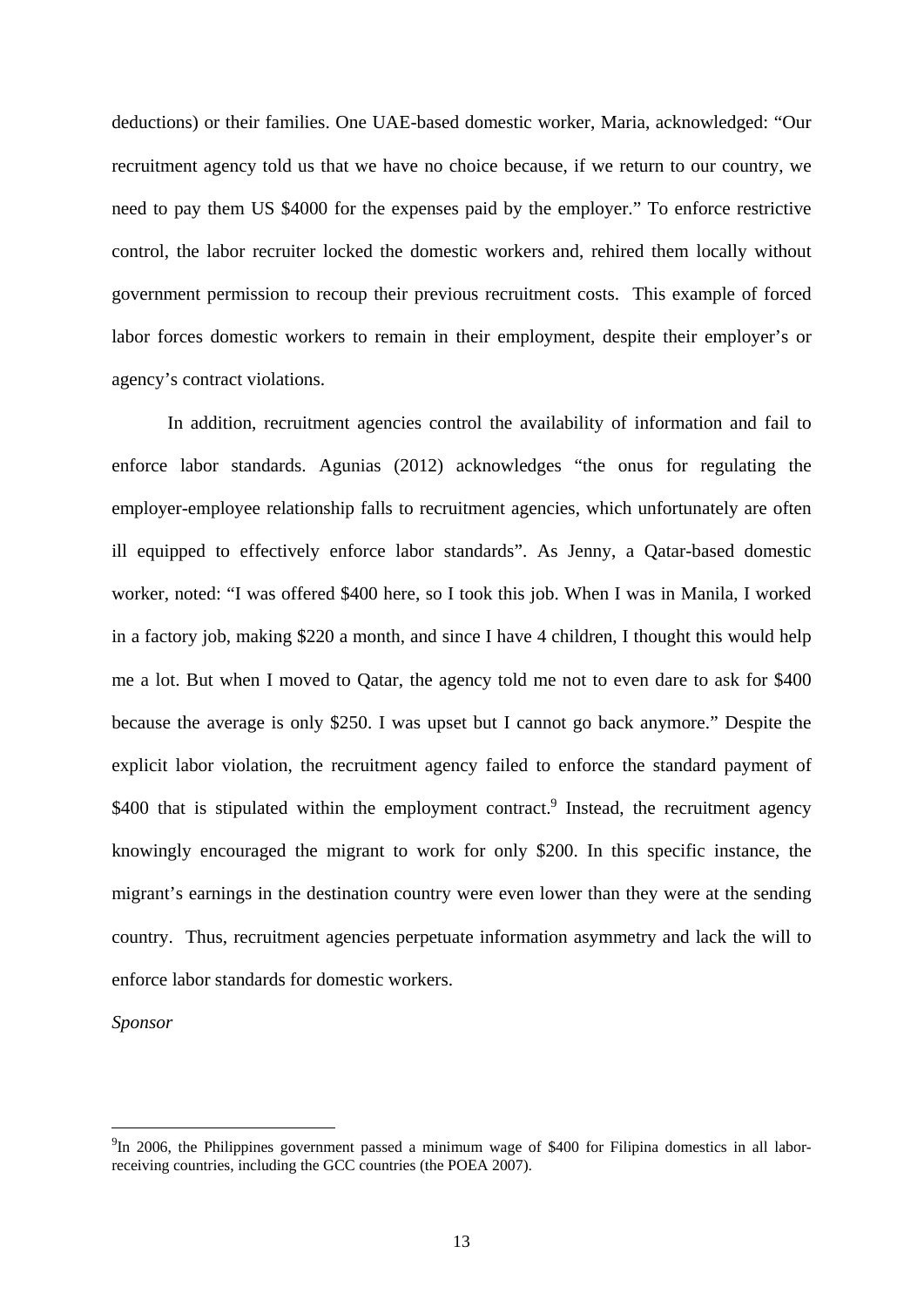Sponsors also hold tremendous power under the Kafala system. Halabi (2008) explains the

imbalance of power between the sponsors and domestic workers within the Kafala system:

Although both the sponsor and worker are capable of breaking contract, this ostensible equality is merely a ruse, because if the worker breaks her contract, she must pay the cost of her return ticket (a charge that would have otherwise been paid by the sponsor). She may also be fined or forced to pay debts to the recruitment agency. Through this system of sponsorship, the fate of the migrant worker is entirely dependent upon the goodwill of an employer who, at any time, can threaten her deportation if unsatisfied. Once in host countries, migrants are required to surrender their passports to their employers. Thus, even before the worker steps foot in her host country, the systems of exploitation are already in place.

Although domestic workers regularly receive less than the contractually agreed salary, they are often compelled to stay for two years to compensate for incurred debt. After contract completion, they expect an easy transfer of employment to another employer. These factors influence them to stay in the host country and continue working to support any offspring back home. One Qatar-based domestic worker, Patricia noted: "I have a bachelor's degree in business and I only took this job because I did not pay a placement fee. I was promised that I could become a business secretary after one year of employment. I realized later that I could not even get out of my contract, unless I get deported first. I had to stay because I have four children to support; who's going to feed them?" These particular narratives reinforce the recruitment agencies' manipulative role in the recruitment process and reflect the foreseeable challenges faced by some employers in the destination country.10

Domestic workers' lack of legal knowledge further encourages them to stay illegal in the destination market. Under the Ministry of Interior (MOI)'s administrative regulations, domestic workers who complete their contracts have the right to stay for one month before departing back home. This rule creates an opportunity for domestic workers to settle any

 $10$  Jureidini (2010) highlights the agencies and employers' ability to control and create an environment of abuse and exploitation for domestic workers.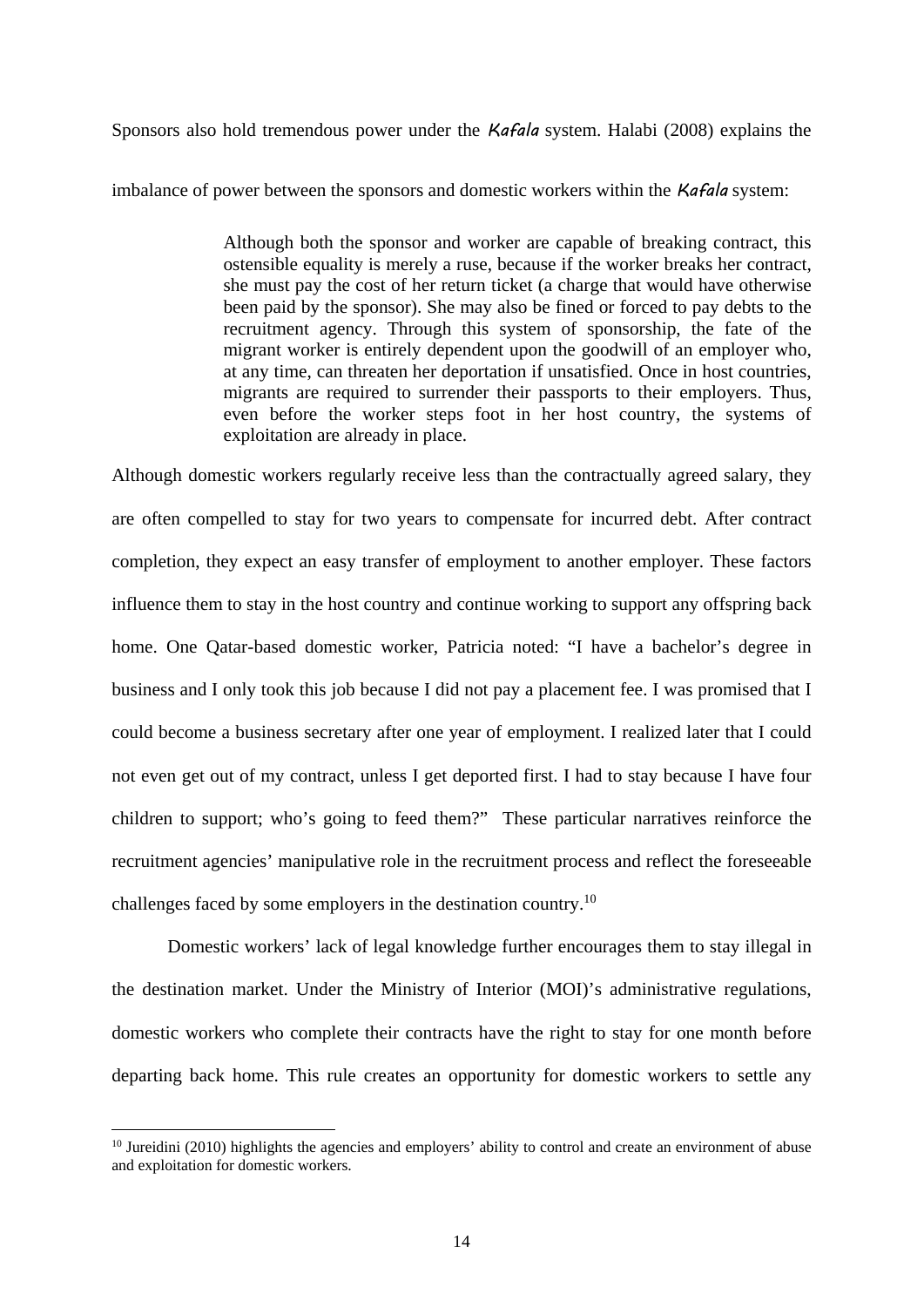financial dues or look for employment. However, given many domestic workers' lack of awareness of this immigration rule, they often do not report to embassy or police authorities to verify their immigration status. Since domestic workers are confined to their sponsors' homes, the role of the sponsors (employers) to disseminate information is vital.<sup>11</sup>

Illegal immigration status creates legal and market vulnerabilities for domestic workers in the destination country. Our interviews verified that many domestic workers struggle to bargain for higher wages with employers because of their illegal immigration status. Illegal domestic workers cannot defend their rights due to the absence of employment contracts stamped by the host-country government. One domestic worker, Amparo, highlighted: "My employer gave me \$200 for my salary, even though she promised \$350. She told me that she can easily find other illegal [cheap] maids. I remained silent. I had no choice but to send money to my children." With long hours, unequal status, and little food, domestic workers like Amparo find it difficult to reinforce her labor rights due to lack of labor rights information and knowledge, which lead to loss of income and labor abuse throughout the process. Thus, asymmetric information creates both legal and economic risks for migrants and additional complications for government officials.

#### *Embassy*

1

Under the Philippines laws RA 8042 and RA 10002, the government is mandated to extend legal protection to all Filipino workers, particularly domestic workers. The government – represented by labor and welfare officers at Overseas Worker and Welfare Administration and the POLO – works with domestic workers to address employment issues, yet the government faces critical vulnerabilities, particularly on illegal immigration (Malit 2013). In Maria's case, the government struggled to protect her due to her prolonged illegal immigration status. In some cases, domestic workers could be protected if they report to the

<sup>&</sup>lt;sup>11</sup> A domestic worker's employer may not necessarily be her sponsor, although this seems to be the majority of the cases in our sample. For simplicity, we use both terms interchangeably.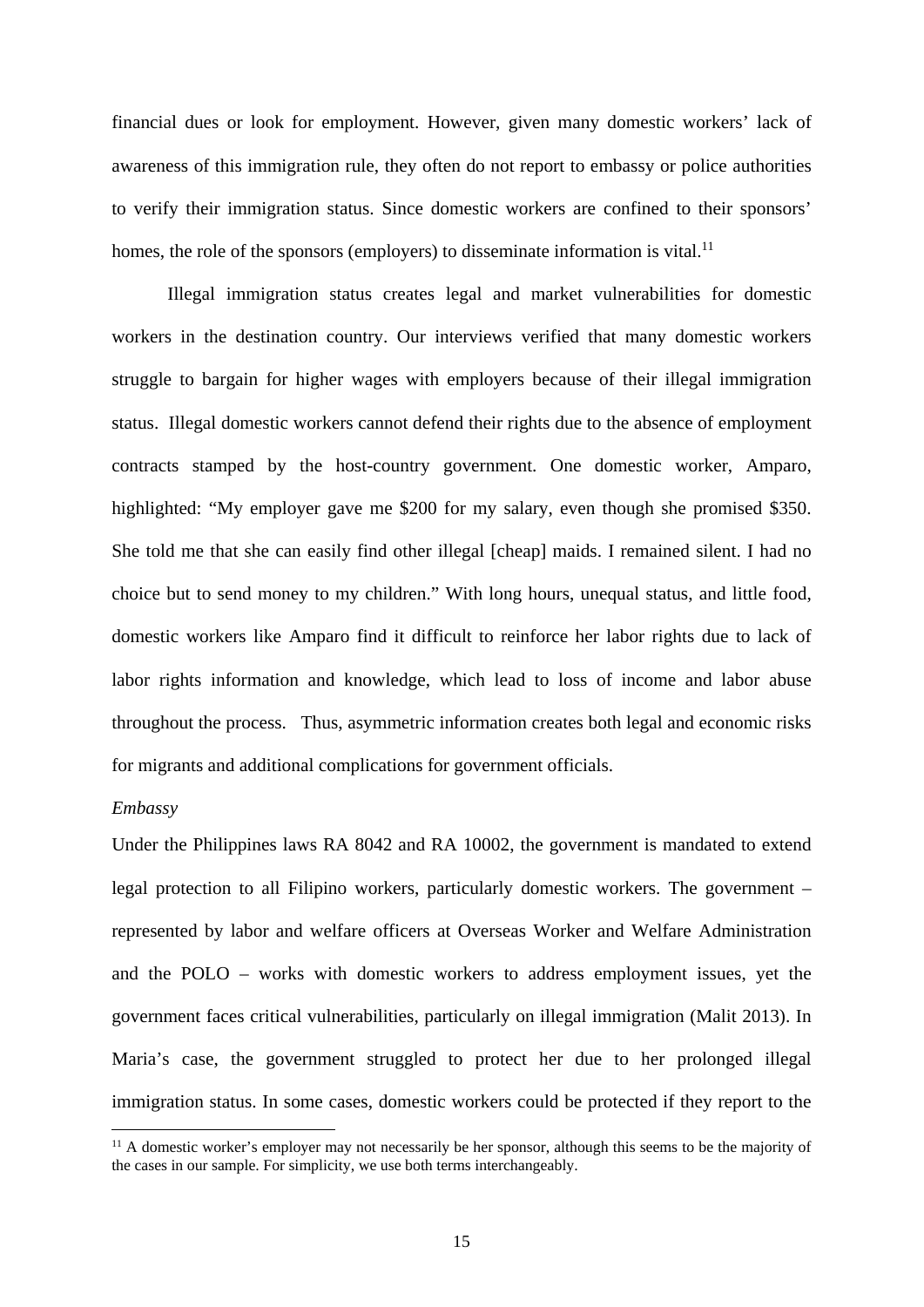Philippines embassy after absconding. Another Qatar-based domestic worker, Trisha acknowledged: "I did not know that I have to report to the Philippines Embassy. If I had known, I would have been able to fix my problems and complain directly." Her lack of information about the appropriate procedures for applying for second employment, combined with her misconception about the embassy's assistance and functions, put her in a vulnerable position.

Because of the existence of asymmetric information, domestic workers often fail to receive legal protection. Although domestic workers have limited access to the MOI police officers, the MOI personnel are the only officials allowed to follow-up with labor cases. Another Qatar-based Filipino official, Marco observed: "Once we submit the domestic worker to the police station, the host country's government normally facilitates the dialogues with the employer. We can only follow-up on the status of the case, but our influence is very limited due to their own legal jurisdiction." Because of illegal immigration status, domestic workers have no formal employers, placing substantive powers on local authorities and thus, early deportation becomes inevitable.

## *Local Government*

1

Under the host-country MOI, domestic workers are covered in both legal and administrative proceedings and cases. The MOI police and immigration officers ensure full compliance of immigration rules and procedures. The local government's most challenging function is to address domestic worker's cases, particularly absconding ones. As UAE-based official, Mohammed notes: "We try to settle this case by calling their employers at home. It is hard to, because sometimes domestic workers run away even though they are paid the minimum wage of \$400 and are treated respectfully."12 Absconding constitutes a violation of immigration residency and rules, a condition which created direct pressure on the MOI to regulate

<sup>&</sup>lt;sup>12</sup> In our sample, some domestic workers absconded for personal reasons (i.e. pregnancy).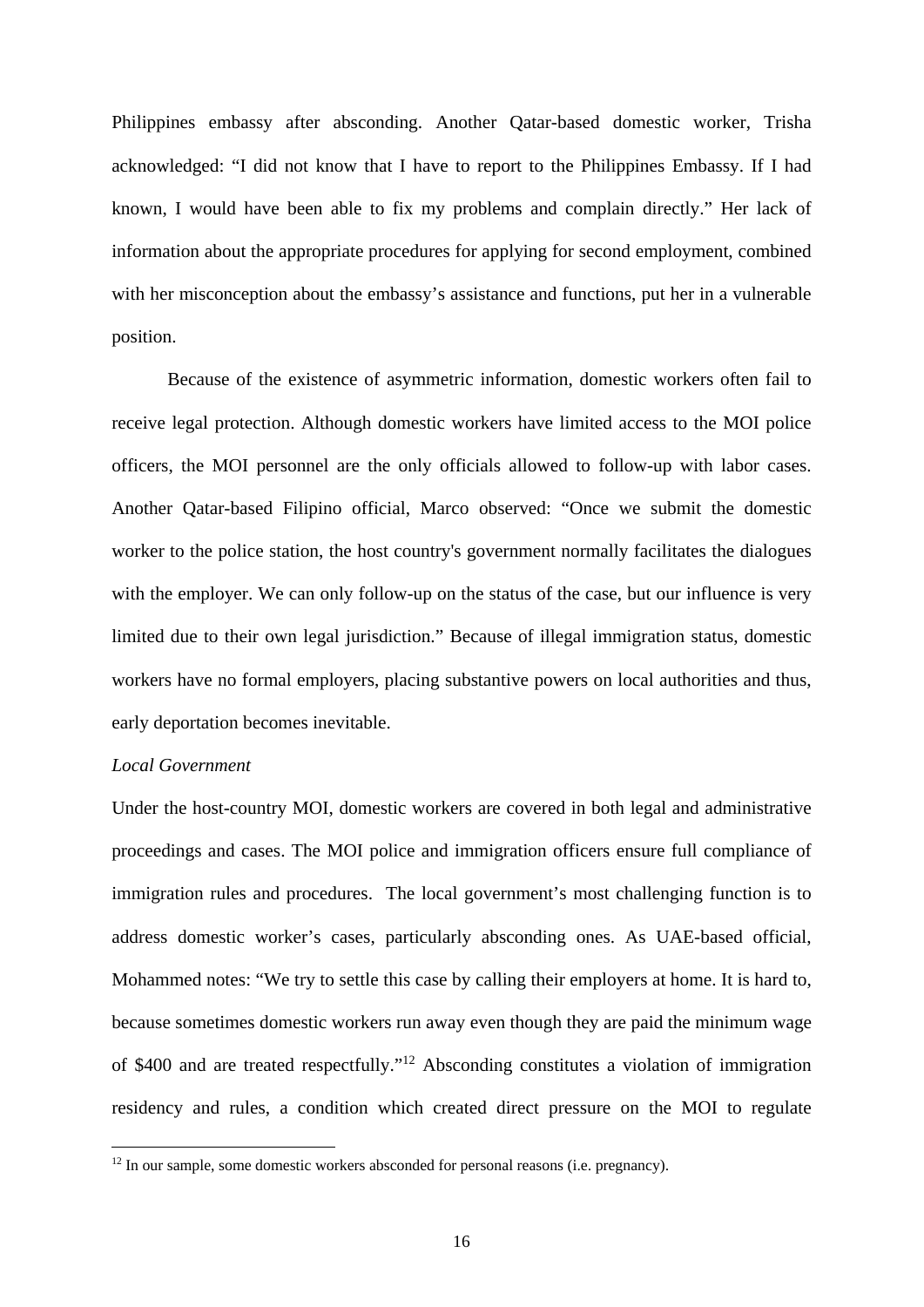immigration rules and procedures and on the employers, who therefore would have to protect their status/rights. When the employer's reaction is to file early for missing domestic worker, the runaway worker automatically becomes illegal and, therefore, faces legal dispute. The new environment faced by the absconding worker has serious impacts on the worker's earning ability and immigration status.

Most domestic workers are unaware or ignorant about the host-country laws. In fact, recruitment agencies often fail to provide legal awareness to domestic workers to control their mobility, which creates an imbalance of information. As one Qatar-based Filipino official, Peter acknowledges: "It is the duty of recruitment agencies to facilitate knowledge information for the domestic workers. We call these agencies all the time, but they do not fully reveal the information to us. On the other hand, sometimes, maids do not tell all information – whether at fault or not –and this add to the difficulty in regulating and examining the domestic work sector." Although the Philippines government has programs to provide legal awareness, it does not broadly cover the labor laws to domestic workers, particularly the police officers' role in the host country. This puts domestic workers at risk, often making decisions that have potential dire consequences on income and employment.

## *Social Networks*

Social networks are the migrant's most important source of information. Migrants' social networks comprise relatives, friends, or acquaintances with migration experience. These networks are divided into two geographical locations: those in the Philippines (pre-departure) and at the destination country (post-departure). There is no doubt that technological advances (mobile and smart phones, voice-over-internet protocol) and access to other domestic workers (church, cafes) or even through direct access from the sponsor/employer, facilitate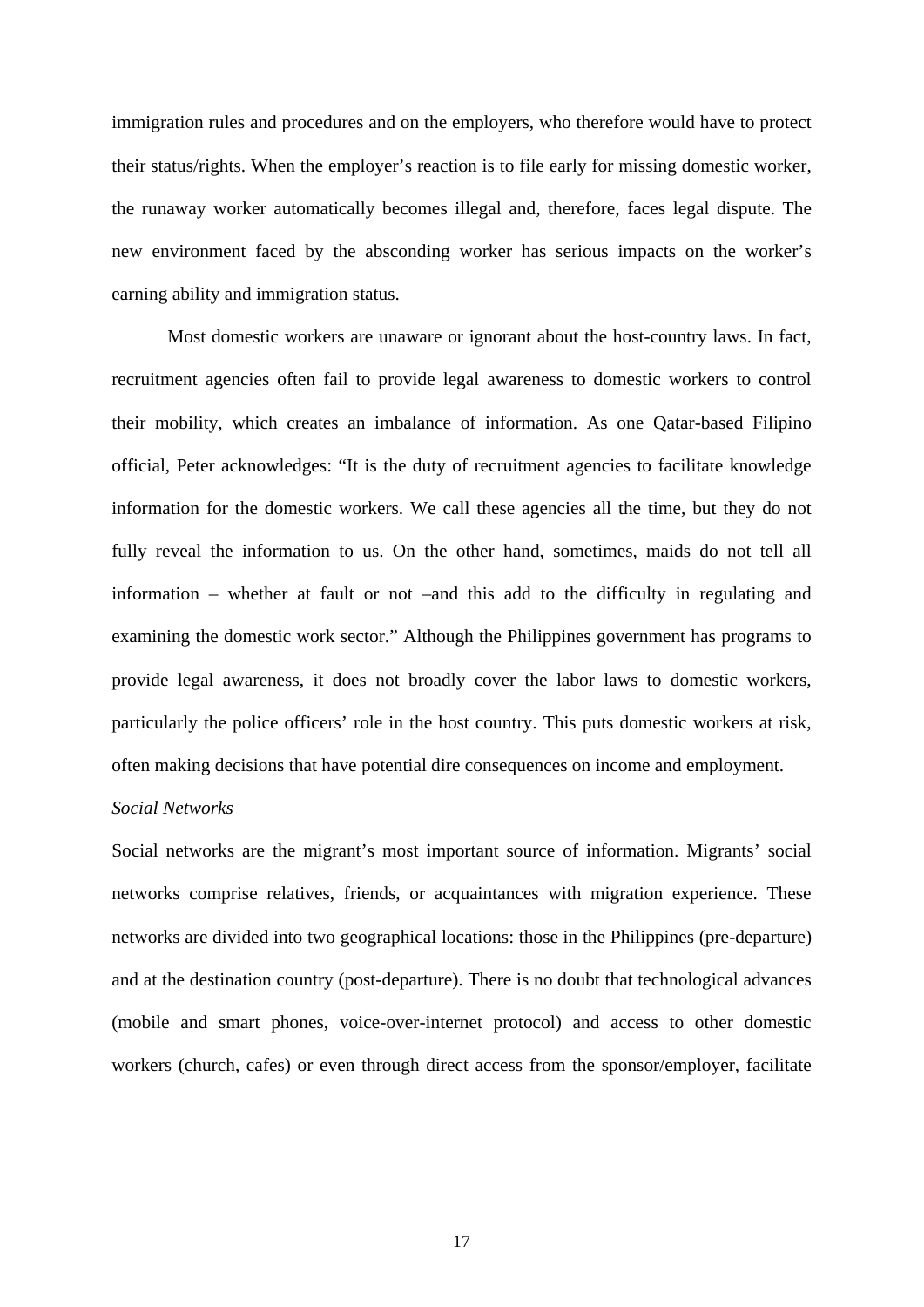transfer of information across different networks and eventually to migrants.13 However, the information being transferred is often related to a specific migrant's encounter with the law and therefore is not always applicable to others. In fact, our interviews suggest that a personal advice or specific migrant's story can be useless, if not even harmful, to domestic workers due to the rapidly changing GCC legal and administrative policies on domestic workers.<sup>14</sup>

 To summarize, GCC-based domestic workers can obtain information from five different sources located in both the sending and receiving countries: labor agencies, sponsors in the destination country (employers), governments of origin/destination countries and social networks (Figure 1).



Figure 1 highlights the source of information available to the domestic worker in time of decision-making. The decision-making starts with the intent to migrate based on available information from labor agencies, government institutions, and social networks at the country of origin. Once at the destination country, faced with a different set of information and potentially harsh working conditions, domestic workers contemplate to escape by

 $13$  See Moors et al  $(2009)$ .

<sup>&</sup>lt;sup>14</sup> Friends, family members and, newly recruited government officers (both sending/receiving countries) provide conflicting recommendations on how to resolve domestic workers' cases. These sources are being taken at a face value by workers given their perceived 'legitimate' government roles.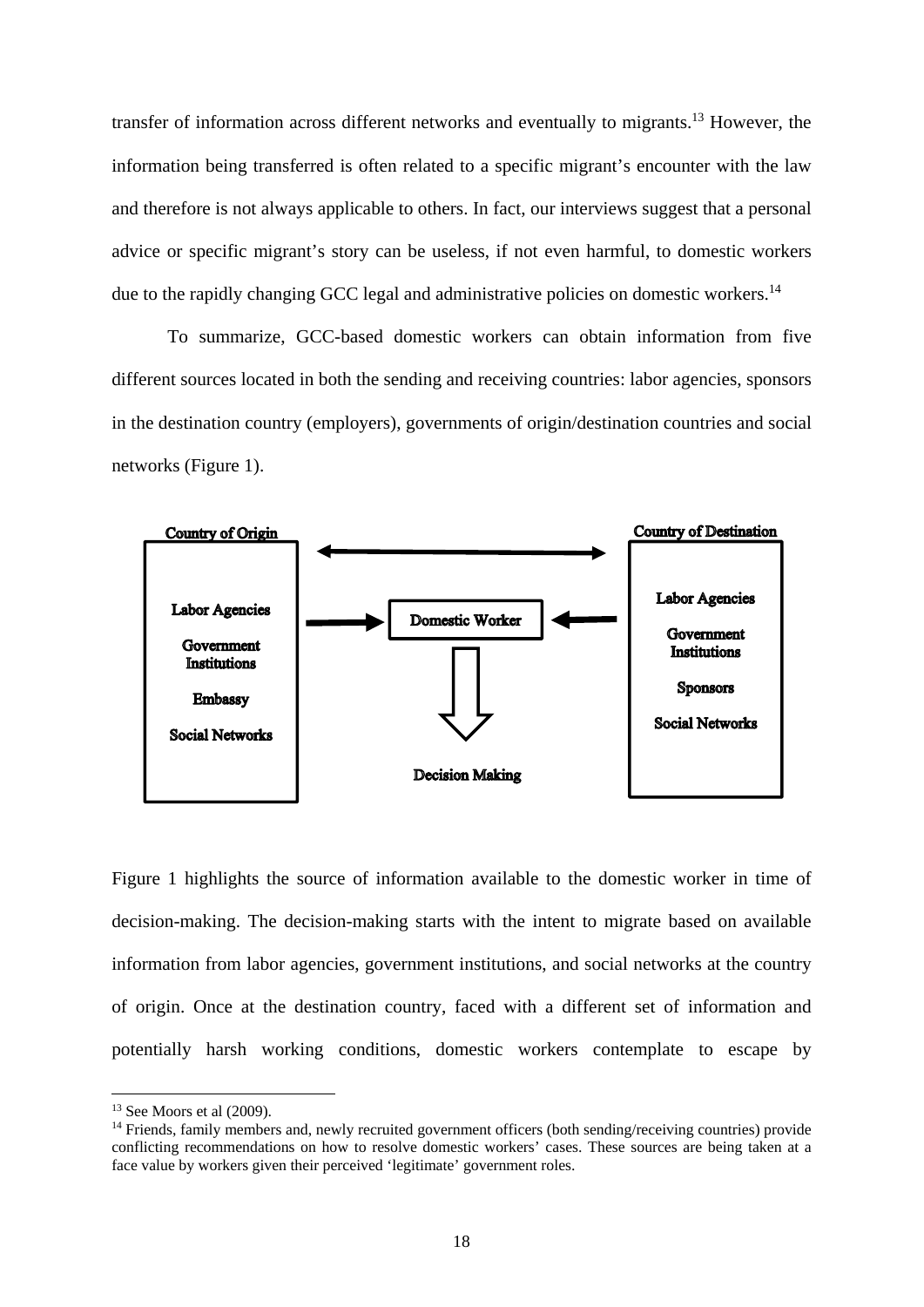absconding. One UAE-based domestic worker, Patricia, asserted: "My recruitment agent said once I finish my contract, he can help me work as a saleslady. But, instead, he forced me to work for another family after the two-year contract. I did not get my salary so I decided to find my own employer. I did not know exactly where the embassy is, so I left and moved in with friends." Instead of reporting to official institutions (whether the embassy or hostcountry's authorities), some runaway domestic workers often hide from the authorities, which places them in a precarious situation. With limited information, domestic workers often become vulnerable targets, as their immigration status decreases their income potential and violates the immigration residency rules.

The decision to abscond could be a rational decision or a consequence of another decision, which is often the result of a lack of information. A rational, fully-informed migrant would weigh the expected value before terminating her job since the decision to abscond has an inherent element of a cost. On the positive side, an absconding migrant has more mobility and freedom in the choice of work.<sup>15</sup> Yet, a clandestine migrant has less bargaining power and is seen as an illegal, and will likely face jail time, deportation and a ban.<sup>16</sup> An employed domestic worker faces the following two outcomes after absconding: not get caught, and get caught with respective probabilities of occurring. Under each scenario, absconding domestic workers will face different expectations of earnings or payoffs. The expected earnings under the first scenario (absconding without getting caught) could be lower (due to the loss of bargaining power) or higher (due to the mobility and flexibility). If a domestic worker gets caught then the payoff becomes zero or even negative (daily fines for being illegal). A riskloving domestic worker would decide to abscond if the expected value is at least zero while a

<sup>&</sup>lt;sup>15</sup> Pessoa et.al (2014) discusses market vulnerabilities among Ethiopian workers who moved to Qatar under a free visa system where the job associated with the visa does not exist, giving the worker freedom of the choice of work as long as he/she fulfilled the visa costs.

<sup>&</sup>lt;sup>16</sup> Periodically, GCC countries offer amnesty towards illegal migrants. Amnesty typically occur around the Holy Month of Ramadan. The offer allows illegal workers to return back home without prosecution.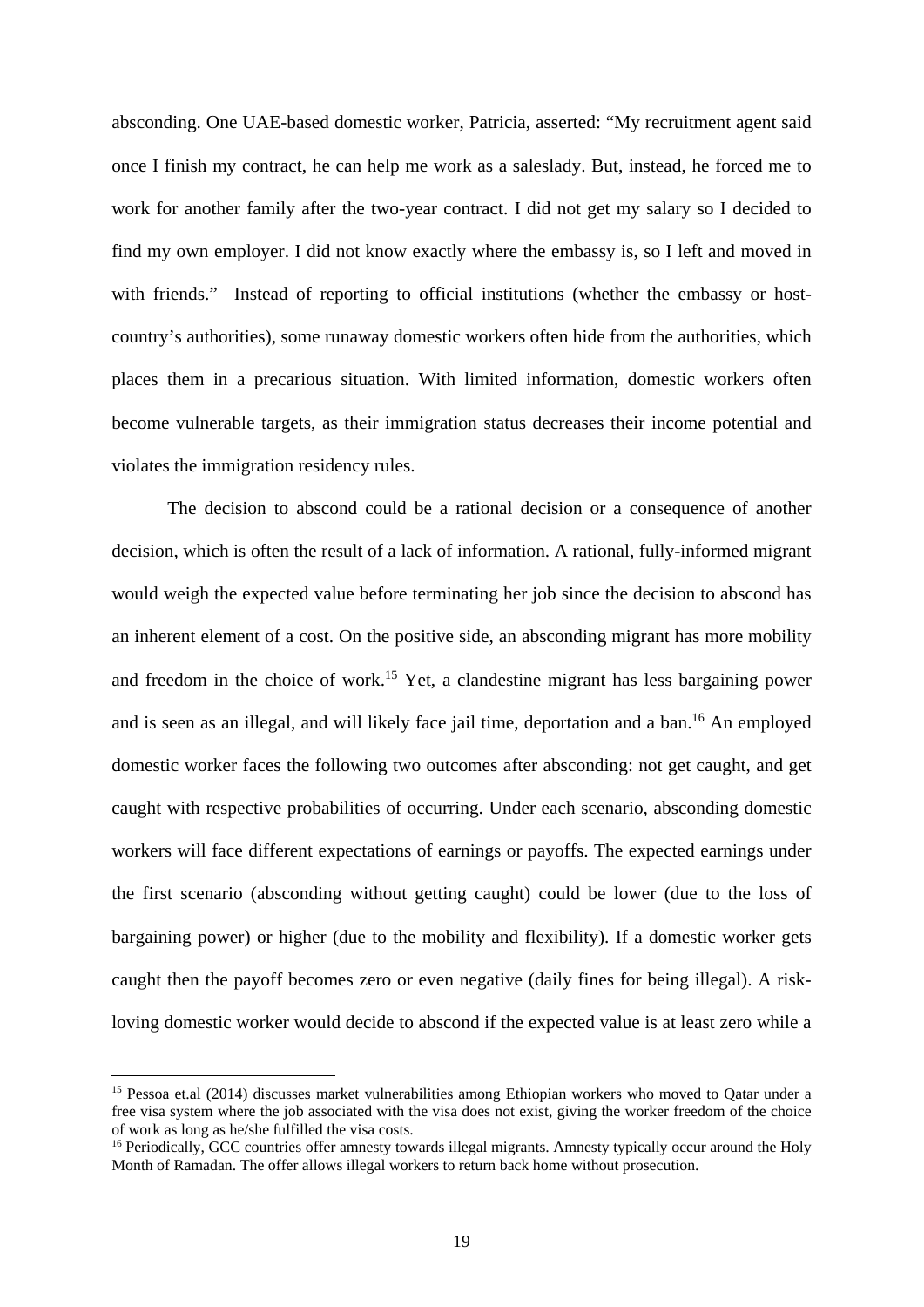risk-averse worker would only abscond if the expected value of the gamble (abscond) is greater than zero. If the expected value is negative then the domestic worker would decide to stay at her current job. The outcome of the expected value is heavily dependent on the domestic worker's information affecting both the probability and payoffs.

## **Policy Recommendations**

1

In summary, the *Kafala* system produces asymmetric information that ultimately increases domestic workers' labor market vulnerabilities, generating mismatch in work environments. The domestic work's unregulated nature enables employers to violate the original employment contract, which inevitably triggers domestic workers to abscond and find better employers. While the prevalence of absconding in the GCC remains unknown due to data scarce, the recorded absconding rate for domestic workers in the UAE was more than 14,000 in 2013 alone.<sup>17</sup> Absconding domestic workers add costs to both the host and origin countries, whereby the host country covers the daily cost of absconding workers confined in deportation centers in preparation for repatriation back home. Other absconding workers become illegal migrants and blend in the total workforce. Shah (2009) estimates that illegal migrants constituted around 15% of the total workforce in the GCC in the early 2000s. For the labor-sending countries, workers who abscond and lose their income earnings do not remit and eventually increase local unemployment after being repatriated. In other terms, both host and sending countries have the incentives to deal with information asymmetry. What should be done?

> 1. Better policy coordination among sending and receiving countries on information dissemination on labor market regulations and immigration

<sup>&</sup>lt;sup>17</sup> In its latest report, the Dubai General Directorate of Residency and Foreign Affairs (GDRFA) announced that the number of absconding cases of domestic workers in 2013 was 14,150 (a little bit lower than 14,741 recorded in 2012) (Sambidge, 2014). This number includes new absconding cases that have been reported by the employer/sponsor.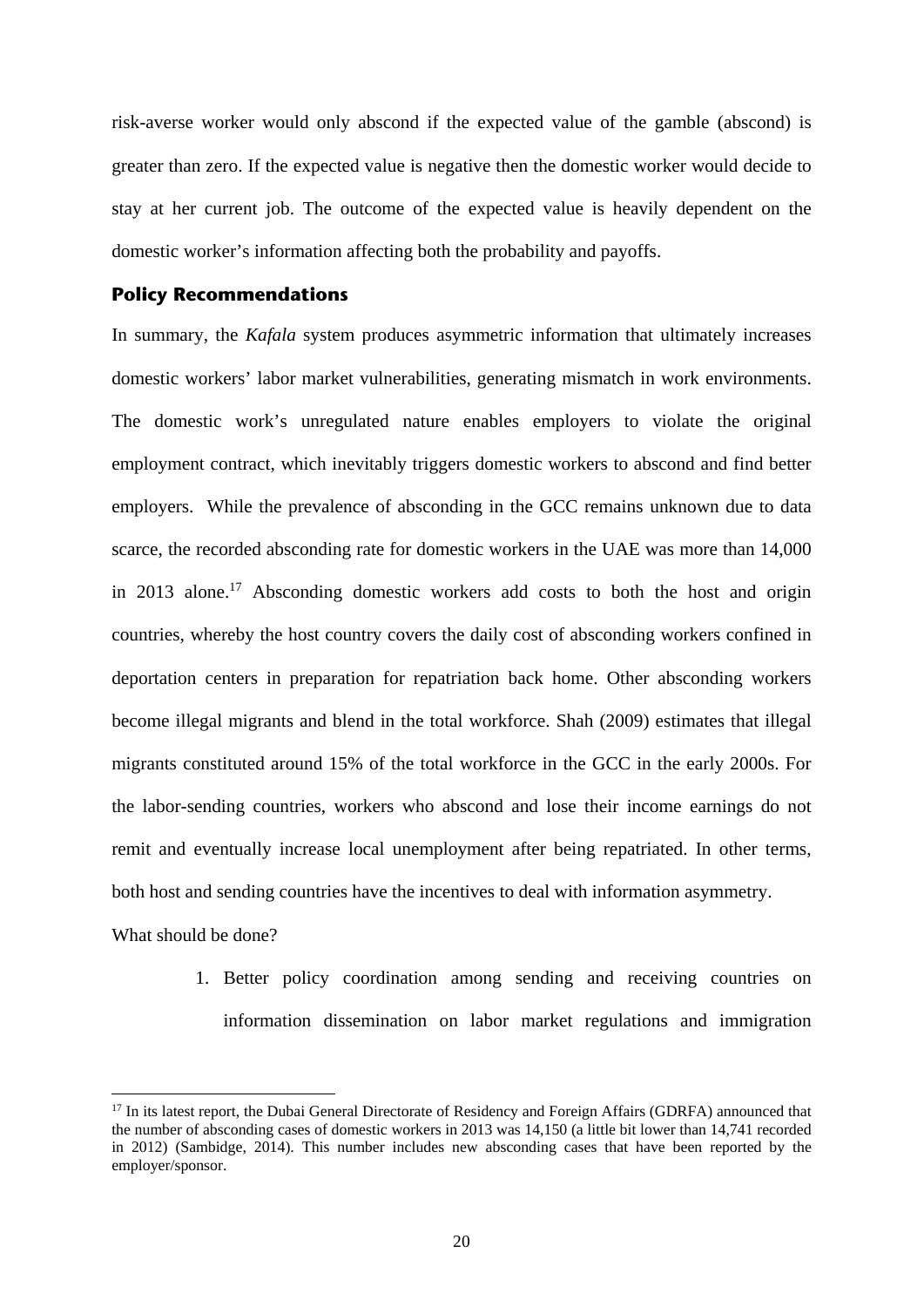procedures. This could materialize through bilateral agreements, establishments of joint-labor migration committees, and data sharing.

- 2. Better monitoring and inspection of recruitment practices. As discussed earlier, recruitment agencies influence the legal procedures in moving workers and in disseminating the type, quality and level of information available to workers. GCC countries should regulate and monitor recruitment agencies, and consider centralizing recruitment efforts by monitoring state agencies in the sending countries. Also, creating an updated online-database of recruitment agencies that monitors the recruiting practices and offers agency rankings could help guide potential migrants to the better performing agencies. Agency-rankings would be based on feedback from domestic workers and would create the right incentives for recruitment agencies to improve their practices.
- 3. Social networks play substantial role in shaping domestic workers' decisionmaking patterns. These formal or informal sources of networks directly reach domestic workers and offer a unique opportunity to close the information gap. Receiving countries should create social media presence (similar to Dubai Police's online social-media accounts) that directly interact with domestic workers and offer information and assistance. Sending countries should offer cheap smartphones to departing migrants so they could access social media on their phone. Both of these proposed steps would allow domestic workers to gain comprehensive information, and reduce information gaps from employers and recruitment agencies.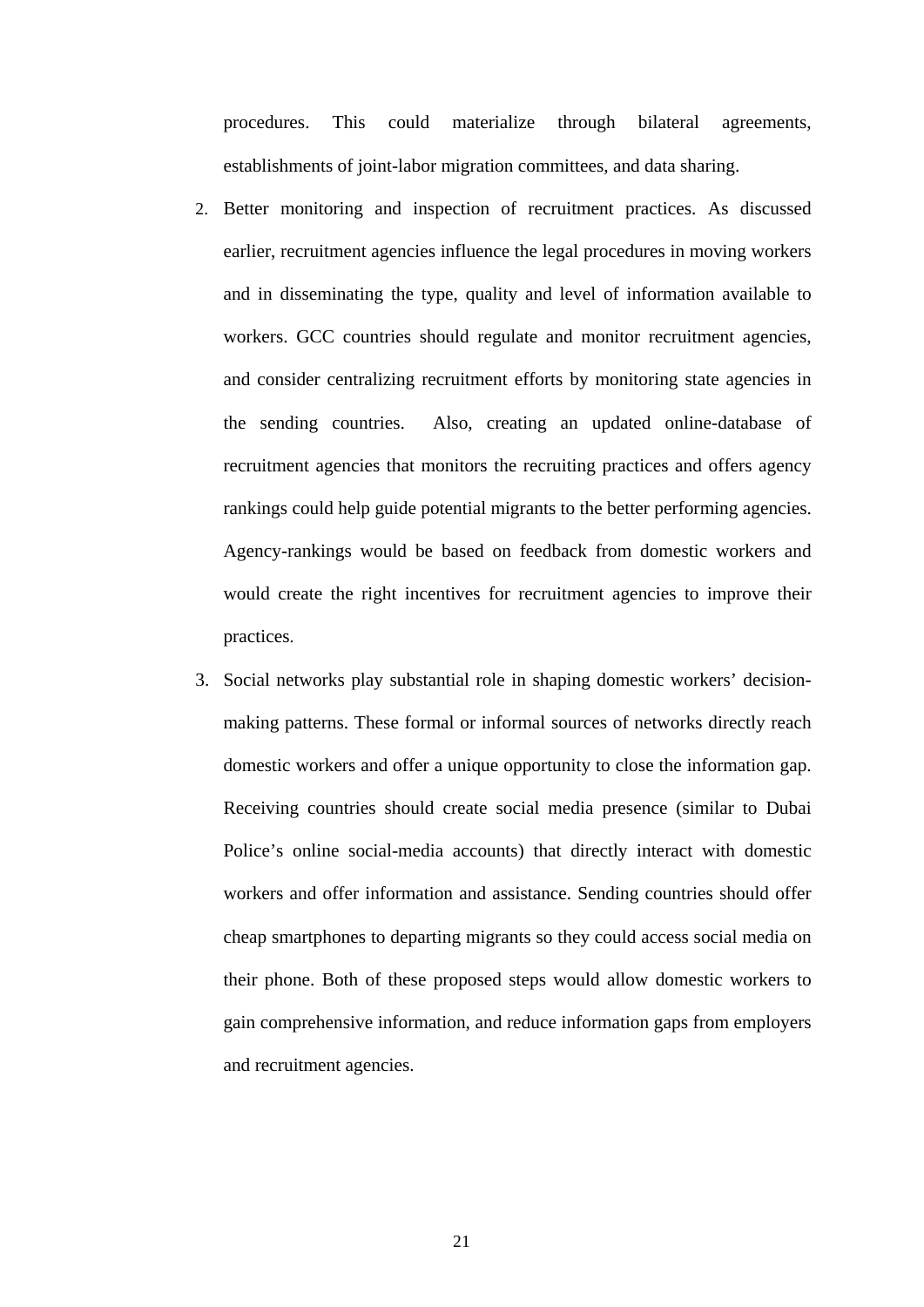## **Conclusion**

This paper examines the impacts of asymmetric information on the domestic worker's income and employment status in the GCC labor markets. Using field data interviews with key stakeholders, we identify the following findings. First, under the *Kafala* system, the information flows to the domestic worker is controlled by five key players: labor sending country, labor receiving country, recruitment agency, sponsor (employer) and the worker's social network. Second, the incoherent bilateral and legal cooperation between origin and destination, combined with limited state coordination and labor information programs, facilitates asymmetric information in the GCC labor market. The inaccessibility or lack of organized state information campaigns in remote labor source regions, along with public agenda to educate (future) labor migrants, enable recruitment agencies/brokers to shape market information, and influence domestic workers' conditions for the purpose of maximizing market profits. Third, asymmetric information produces costly market failures and creates legal vulnerabilities in the host-country labor market. The lack of accessible information or knowledge of the legal immigration and residency rules, combined with limited knowledge of English and Arabic languages, put migrant domestic workers in a precarious position to challenge current labor practices. Fourth, recruitment agencies (both in sending and receiving countries) play a significant and often deliberate role in facilitating a mismatch in information to shape migrants' expectations for deployment purposes and thus generating market profits for all recruitment agencies, brokers and sub-agents. These unethical practices reduce migrant domestic workers' income and often incentivize them to breach the contract rules and regulations, resulting in the early return of domestic workers to their countries of origins with heavy financial losses (i.e. pre-departure fees). Fifth, given the aforementioned recruitment agencies' role, sponsors often employ violent tactics (i.e. threatening to early deployment, contract termination, filing absconding) to protect potential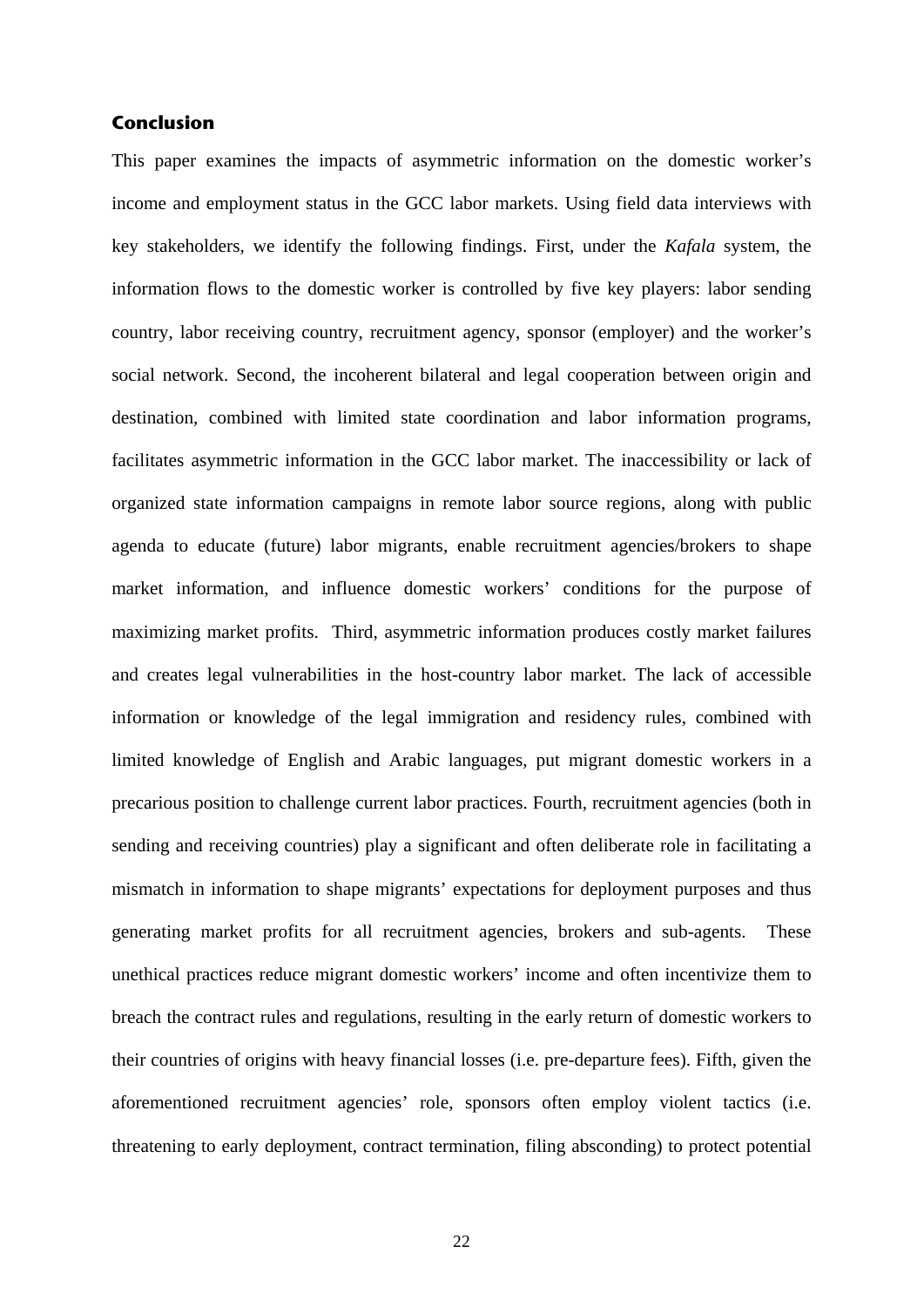income losses and reduce legal risks with hiring domestic workers. In fact, employers/sponsors' discretion to misuse or misinform workers about their contractual rights are shaped by their intent to reduce future labor costs or recoup the initial recruitment fees paid to the agencies. These cases have become causes of human rights abuses, and influenced by the recruitment agencies' failure to inform sponsors' about domestic workers' background (i.e. job duties, mobility rights). Finally, receiving and sending countries' authorities often regulate domestic workers' labor cases and complaints largely due to incoherent and unequal flow of information between sponsors, domestic workers, and government authorities. This burdens the receiving and sending country's public resources and institutional capacity, and deepens existing sociopolitical tensions between states on the rights of domestic workers. These conclusions on asymmetric information constitute costly market failures and inevitably place domestic workers in a precarious condition in the host country.

#### References

Abella, M.

2004 "The role of recruiters in international migration." *In International Migration: Prospects and Policies in a Global Market (D.S. Massey and J.E. Taylor, eds*). Oxford University Press, London.

Agunias, D.

2012 "Regulating the Private Recruitment in the Asia – Middle East Labor Migration Corridor." Retrieved from http://publications.iom.int/bookstore/free/MPIIssue4\_31July2012\_web.pdf

Agunias, D.

2010 Migration's Middlemen: Regulating the Recruitment Agencies in the Philippines – United Arab Emirates Corridor. Migration Policy Institute: Washington, DC. Retrieved from www.migrationpolicy.org/pubs/FilipinoRecruitment-June2010.pdf

## Akerlof, G. A.

1970 The market for" lemons": Quality uncertainty and the market mechanism. *The Quarterly Journal of Economics,* 488-500.

Ambler, K.

2012 "Don't Tell on Me: Experimental Evidence of Asymmetric Information in Transnational Households", mimeo.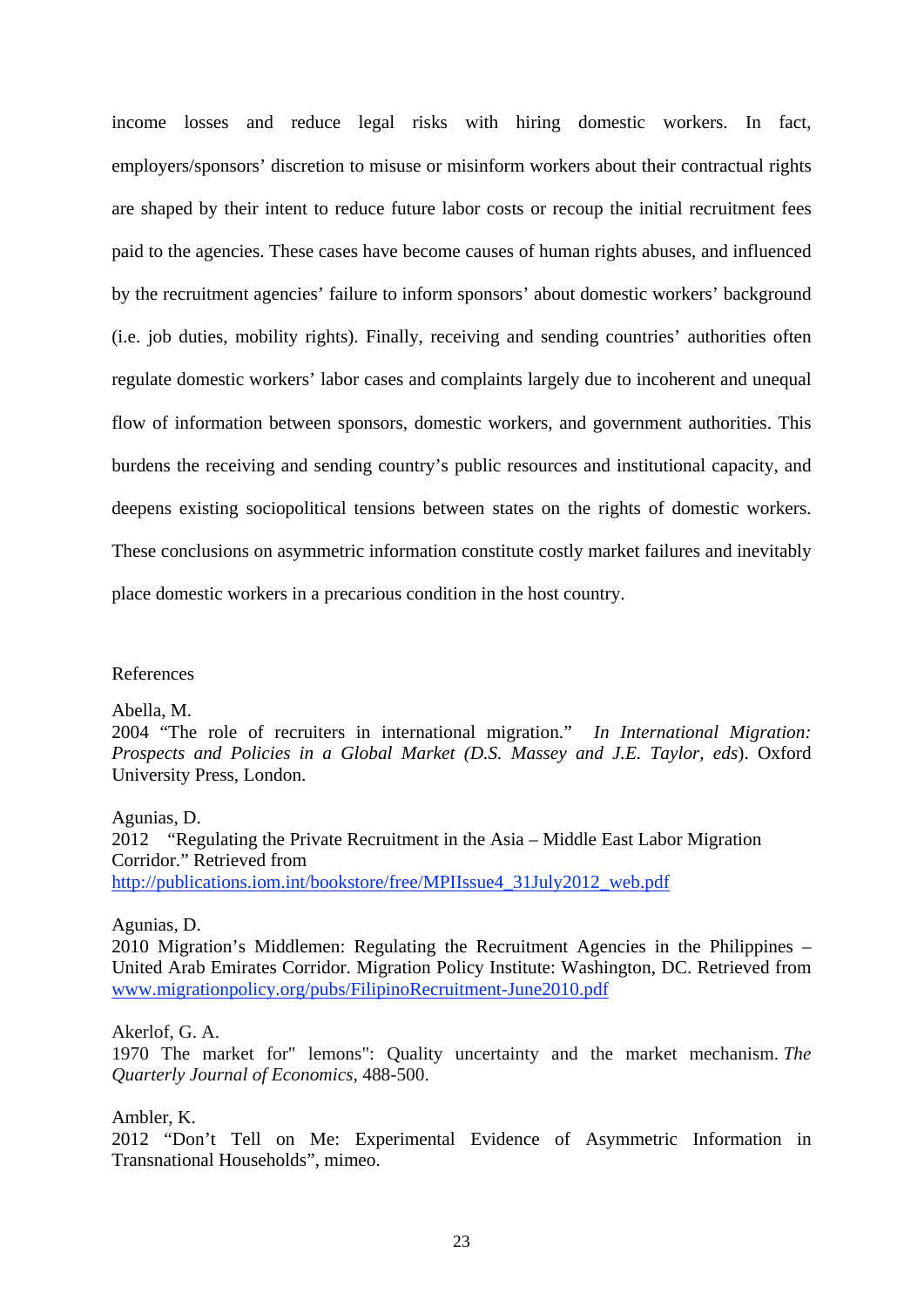Ashraf, N.

2009 "Spousal Control and Intra-Household Decision Making: An Experimental Study in the Philippines," *American Economic Review, vol. 99(4),* pp-1245-127

## Battistella, G., &Asis, M. M. B.

2003 Unauthorized migration in Southeast Asia. Quezon City, Philippines, Scalabrini Migration Center..

## Chen, J.

2006 "Migration and Imperfect Monitoring: Implications for Intra-Household Allocation", *American Economic Review, vol 96(2),* pp. 227-231.

## Chris, S.

2007 "Agency and Everyday Knowledge of Filipina Migrants in Dubai, United Arab Emirates (Chapter 43), in Z. Berkeman T. Geinsen (eds.), *International Handbook of Migration, Minorities, and Education.*

Department of Labor and Employment. The Philippines Private Recruitment and Placement Agency (PRPA) Guidelines Report

2013 www.ble.dole.gov.ph/issuances/PRPA\_Guidelines.pdf Accessed April 28, 2014

Fargues, P. & Shah, N.

2014 "Socio-economic Impacts of GCC Migration" Accessed on June 30, 2014 http://grm.grc.net/index.php?pgid=Njk=&wid=Mjc

Fernandez, B.

2013 Traffickers, Brokers, Employment Agents, and Social Networks: The Regulation of Intermediaries in the Migration of Ethiopian Domestic Workers to the Middle East. *International Migration Review, 47(4),* 814-843.

Fernandez, B.

2014 Essential yet Invisible: Migrant Domestic Workers in the GCC. *Explanatory Note No. 4/2014,* Gulf Labour Market and Migration (GLMM), http:// gulfmigration.eu

Gardner, A.

2010 *City of strangers: Gulf migration and the Indian community in Bahrain.* Cornell University Press.

Go, S. P.

2007 Asian labor migration: The role of bilateral labor and similar agreements. In Regional Workshop on Labor Migration in Southeast Asia: What Role for Parliaments.

Halabi, R.

2008 "Contract Enslavement of Female Migrant Domestic Workers in Saudi Arabia and the United Arab Emirates." *Human Rights & Human Welfare.* Retrieved from http://www.du.edu/korbel/hrhw/researchdigest/slavery/fmd.pdf.

International Organization for Migration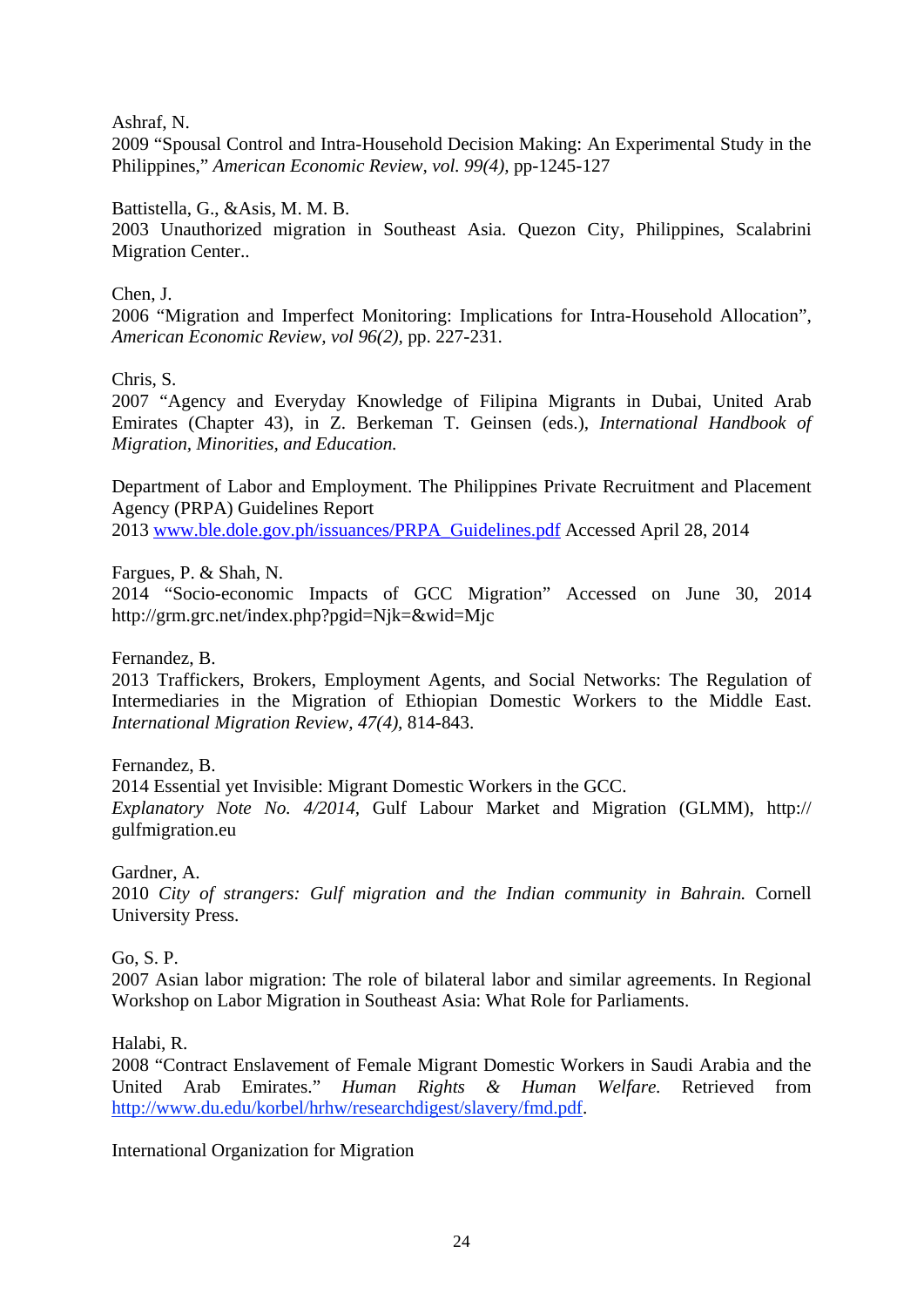2011 "Policy Review: Analysis of Policies on Foreign Labor Migration and their Implementation," IOM, Kathmandu.

Jureidini, R.

2010 Trafficking and contract migrant workers in the Middle East. *International Migration, 48(4),* 142-163.

Jureidini, R.

2014 Arab Gulf States: Recruitment of Asian Workers. *Explanatory Note No. 3/2014*, Gulf Labour Market and Migration (GLMM) http:// gulfmigration.eu

Kar, S.

2009 International labor migration, asymmetric information and occupational choice. Trade and Development Review, Vol. 2, No. 1. http://mpra.ub.uni-muenchen.de/24106/1/Final-TDRJU-Kar.pdf.

Katz, E., & Stark, O.

1987 International Migration under Asymmetric Information. *The Economic Journal. 97*, 718-726.

Malit, Jr. F.

2013 "Inside the Labor Sending State." Cornel University Industrial and Labor Relations Working Paper http://digitalcommons.ilr.cornell.edu/cgi/viewcontent.cgi?article=1163&context=workingpap ers

Malit, Jr. F. & Ghafoor, S. 2014 "Domestic Work Legislation in the GCC Countries: A Comparative Policy Review." *International Association-International Gulf Organization (IA-IGO) Labor Report No. 1.* 

Moors, A., Jureidini, R., Özbay, F., & Sabban, R. 2009 Migrant Domestic Workers: A New Public Presence in the Middle East". Social Science Research Council in Publics, Politics and Participation (edited by Seteney Shami) 151-175

Naufal, G, and Genc, I. 2012. *Expats and the labor force: The Story of the gulf cooperation council countries.* Palgrave Macmillan,

Naufal, S. G. & Malit, F. 2016 "Does Abuse Deter Migration Flows? The Case of Runaway Filipina Domestic Workers in Qatar" *working paper*

Philippines Overseas Employment Administration (POEA) 2007 Policy Reforms on Deployment of Domestic Helpers http://www.poea.gov.ph/hsw/hsw.html August 23, 2007: Accessed on July 5, 2014